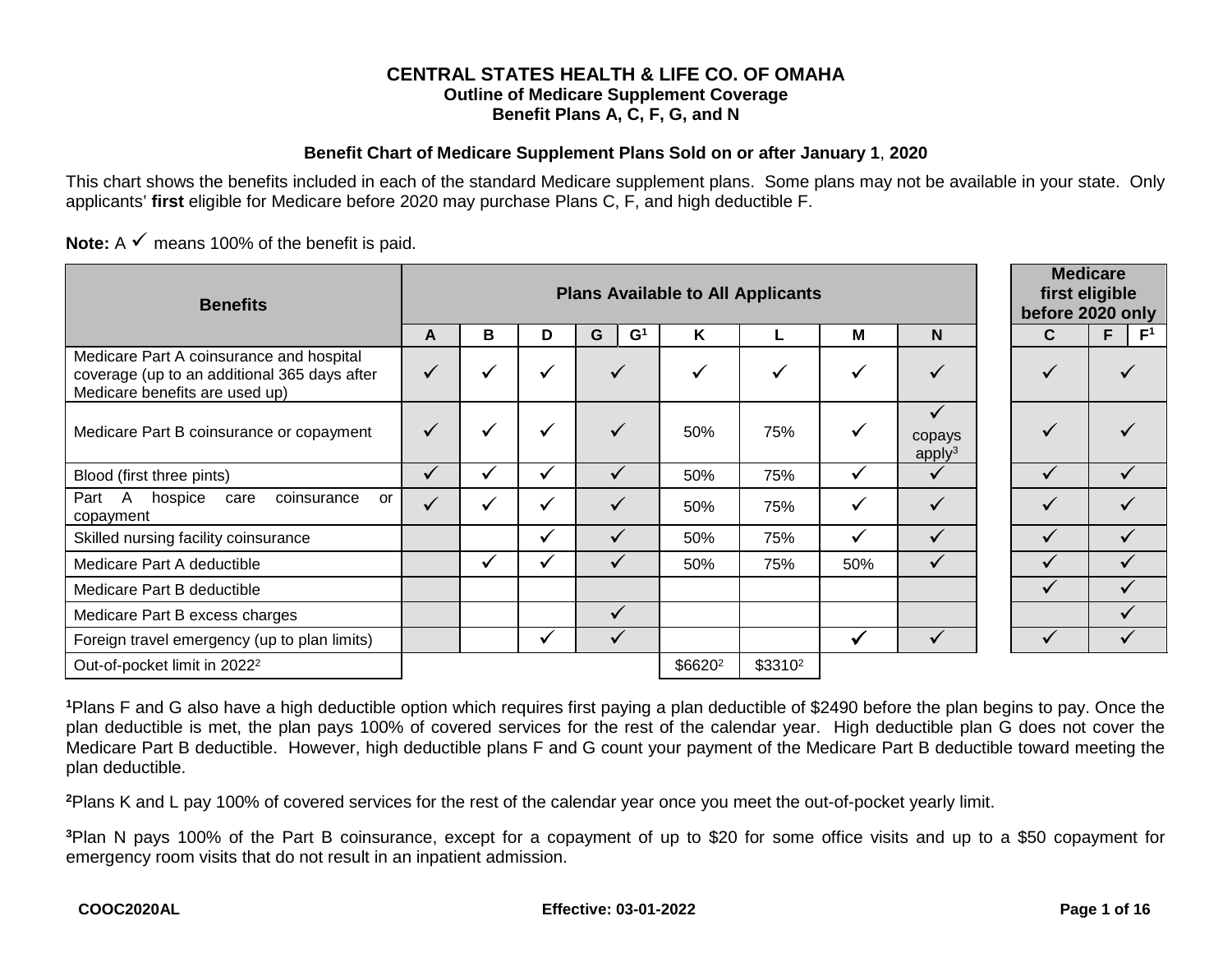#### **Rates Effective 03-01-2022 Policy Fee \$25 CENTRAL STATES HEALTH & LIFE CO. OF OMAHA ALABAMA Standard Plans - ANNUAL Rates FOR USE IN ZIP CODES: 350-352**

|          | Female |        |           |        |        |        |        | Male            |        |                   |        |        |           |        |        |        |        |                 |        |                   |
|----------|--------|--------|-----------|--------|--------|--------|--------|-----------------|--------|-------------------|--------|--------|-----------|--------|--------|--------|--------|-----------------|--------|-------------------|
| Attained |        |        | Preferred |        |        |        |        | <b>Standard</b> |        |                   |        |        | Preferred |        |        |        |        | <b>Standard</b> |        |                   |
| Age      | Plan A | Plan C | Plan F    | Plan G | Plan N | Plan A | Plan C | Plan F          | Plan G | Plan <sub>N</sub> | Plan A | Plan C | Plan F    | Plan G | Plan N | Plan A | Plan C | Plan F          | Plan G | Plan <sub>N</sub> |
| 65       | 1,721  | 2,027  | 1,791     | 1,662  | 1,220  | 1,979  | 2,332  | 2,059           | 1,912  | 1,403             | 1,979  | 2,332  | 2,059     | 1,912  | 1,403  | 2,276  | 2,681  | 2,368           | 2,198  | 1,614             |
| 66       | 1,721  | 2,027  | 1,791     | 1,662  | 1,220  | 1,979  | 2,332  | 2,059           | 1,912  | 1,403             | 1,979  | 2,332  | 2,059     | 1,912  | 1,403  | 2,276  | 2,681  | 2,368           | 2,198  | 1,614             |
| 67       | 1,721  | 2,027  | 1,791     | 1,662  | 1,220  | 1,979  | 2,332  | 2,059           | 1,912  | 1,403             | 1,979  | 2,332  | 2,059     | 1,912  | 1,403  | 2,276  | 2,681  | 2,368           | 2,198  | 1,614             |
| 68       | 1,721  | 2,039  | 1,801     | 1,662  | 1,220  | 1,979  | 2,345  | 2,072           | 1,912  | 1,403             | 1,979  | 2,345  | 2,072     | 1,912  | 1,403  | 2,276  | 2,697  | 2,382           | 2,198  | 1,614             |
| 69       | 1,781  | 2,051  | 1,812     | 1,726  | 1,265  | 2,048  | 2,359  | 2,084           | 1,985  | 1,455             | 2,048  | 2,359  | 2,084     | 1,985  | 1,455  | 2,356  | 2,713  | 2,396           | 2,283  | 1,673             |
| 70       | 1,848  | 2,063  | 1,822     | 1,793  | 1,313  | 2,125  | 2,372  | 2,096           | 2,062  | 1,510             | 2,125  | 2,372  | 2,096     | 2,062  | 1,510  | 2,444  | 2,728  | 2,410           | 2,371  | 1,737             |
| 71       | 1,903  | 2,129  | 1,881     | 1,858  | 1,361  | 2,188  | 2,449  | 2,163           | 2,136  | 1,565             | 2,188  | 2,449  | 2,163     | 2,136  | 1,565  | 2,517  | 2,816  | 2,487           | 2,457  | 1,800             |
| 72       | 1,958  | 2,195  | 1,939     | 1,922  | 1,409  | 2,252  | 2,525  | 2,230           | 2,211  | 1,620             | 2,252  | 2,525  | 2,230     | 2,211  | 1,620  | 2,590  | 2,904  | 2,565           | 2,542  | 1,864             |
| 73       | 2,014  | 2,262  | 1,998     | 1,987  | 1,457  | 2,316  | 2,601  | 2,298           | 2,285  | 1,676             | 2,316  | 2,601  | 2,298     | 2,285  | 1,676  | 2,663  | 2,991  | 2,642           | 2,628  | 1,927             |
| 74       | 2,069  | 2,328  | 2,056     | 2,051  | 1,505  | 2,379  | 2,677  | 2,365           | 2,359  | 1,731             | 2,379  | 2,677  | 2,365     | 2,359  | 1,731  | 2,736  | 3,079  | 2,720           | 2,713  | 1,990             |
| 75       | 2,150  | 2,423  | 2,140     | 2,142  | 1,571  | 2,472  | 2,786  | 2,461           | 2,463  | 1,807             | 2,472  | 2,786  | 2,461     | 2,463  | 1,807  | 2,843  | 3,204  | 2,831           | 2,832  | 2,078             |
| 76       | 2,217  | 2,514  | 2,221     | 2,227  | 1,637  | 2,550  | 2,891  | 2,554           | 2,561  | 1,882             | 2,550  | 2,891  | 2,554     | 2,561  | 1,882  | 2,932  | 3,325  | 2,937           | 2,945  | 2,165             |
| 77       | 2,291  | 2,613  | 2,308     | 2,320  | 1,707  | 2,635  | 3,005  | 2,655           | 2,668  | 1,963             | 2,635  | 3,005  | 2,655     | 2,668  | 1,963  | 3,030  | 3,456  | 3,053           | 3,068  | 2,258             |
| 78       | 2,371  | 2,721  | 2,403     | 2,420  | 1,784  | 2,727  | 3,129  | 2,764           | 2,783  | 2,051             | 2,727  | 3,129  | 2,764     | 2,783  | 2,051  | 3,136  | 3,598  | 3,178           | 3,201  | 2,359             |
| 79       | 2,459  | 2,837  | 2,506     | 2,528  | 1,866  | 2,828  | 3,262  | 2,882           | 2,908  | 2,146             | 2,828  | 3,262  | 2,882     | 2,908  | 2,146  | 3,252  | 3,752  | 3,314           | 3,344  | 2,468             |
| 80       | 2,552  | 2,960  | 2,615     | 2,643  | 1,953  | 2,935  | 3,404  | 3,007           | 3,040  | 2,246             | 2,935  | 3,404  | 3,007     | 3,040  | 2,246  | 3,375  | 3,915  | 3,458           | 3,496  | 2,583             |
| 81       | 2,641  | 3,089  | 2,729     | 2,764  | 2,047  | 3,037  | 3,553  | 3,138           | 3,179  | 2,355             | 3,037  | 3,553  | 3,138     | 3,179  | 2,355  | 3,493  | 4,086  | 3,609           | 3,656  | 2,708             |
| 82       | 2,735  | 3,224  | 2,847     | 2,892  | 2,147  | 3,146  | 3,707  | 3,275           | 3,326  | 2,469             | 3,146  | 3,707  | 3,275     | 3,326  | 2,469  | 3,618  | 4,263  | 3,766           | 3,825  | 2,840             |
| 83       | 2,836  | 3,363  | 2,970     | 3,029  | 2,253  | 3,261  | 3,867  | 3,416           | 3,483  | 2,591             | 3,261  | 3,867  | 3,416     | 3,483  | 2,591  | 3,750  | 4,447  | 3,928           | 4,005  | 2,980             |
| 84       | 2,942  | 3,507  | 3,098     | 3,173  | 2,366  | 3,384  | 4,033  | 3,562           | 3,649  | 2,721             | 3,384  | 4,033  | 3,562     | 3,649  | 2,721  | 3,891  | 4,638  | 4,097           | 4,196  | 3,129             |
| 85       | 3,056  | 3,656  | 3,229     | 3,327  | 2,486  | 3,514  | 4,204  | 3,714           | 3,826  | 2,859             | 3,514  | 4,204  | 3,714     | 3,826  | 2,859  | 4,041  | 4,835  | 4,271           | 4,400  | 3,287             |
| 86       | 3,164  | 3,794  | 3,352     | 3,473  | 2,600  | 3,638  | 4,363  | 3,854           | 3,995  | 2,990             | 3,638  | 4,363  | 3,854     | 3,995  | 2,990  | 4,184  | 5,018  | 4,432           | 4,594  | 3,439             |
| 87       | 3,278  | 3,937  | 3,478     | 3,630  | 2,722  | 3,770  | 4,528  | 3,999           | 4,174  | 3,130             | 3,770  | 4,528  | 3,999     | 4,174  | 3,130  | 4,336  | 5,207  | 4,599           | 4,800  | 3,599             |
| 88       | 3,401  | 4,085  | 3,608     | 3,796  | 2,851  | 3,911  | 4,698  | 4,149           | 4,365  | 3,279             | 3,911  | 4,698  | 4,149     | 4,365  | 3,279  | 4,497  | 5,402  | 4,772           | 5,020  | 3,771             |
| 89       | 3,531  | 4,238  | 3,743     | 3,973  | 2,989  | 4,060  | 4,873  | 4,305           | 4,569  | 3,438             | 4,060  | 4,873  | 4,305     | 4,569  | 3,438  | 4,669  | 5,604  | 4,950           | 5,254  | 3,953             |
| 90       | 3,652  | 4,395  | 3,883     | 4,142  | 3,121  | 4,199  | 5,055  | 4,465           | 4,763  | 3,589             | 4,199  | 5,055  | 4,465     | 4,763  | 3,589  | 4,829  | 5,813  | 5,135           | 5,478  | 4,128             |
| 91       | 3,758  | 4,539  | 4,010     | 4,298  | 3,245  | 4,321  | 5,220  | 4,611           | 4,943  | 3,731             | 4,321  | 5,220  | 4,611     | 4,943  | 3,731  | 4,969  | 6,003  | 5,303           | 5,684  | 4,291             |
| 92       | 3,867  | 4,688  | 4,141     | 4,460  | 3,372  | 4,447  | 5,391  | 4,762           | 5,129  | 3,878             | 4,447  | 5,391  | 4,762     | 5,129  | 3,878  | 5,114  | 6,200  | 5,476           | 5,899  | 4,460             |
| 93       | 3,963  | 4,841  | 4,276     | 4,610  | 3,491  | 4,558  | 5,567  | 4,917           | 5,301  | 4,015             | 4,558  | 5,567  | 4,917     | 5,301  | 4,015  | 5,241  | 6,402  | 5,655           | 6,096  | 4,617             |
| 94       | 4,058  | 4,993  | 4,411     | 4,759  | 3,610  | 4,667  | 5,742  | 5,072           | 5,473  | 4,152             | 4,667  | 5,742  | 5,072     | 5,473  | 4,152  | 5,367  | 6,604  | 5,833           | 6,294  | 4,775             |
| 95       | 4,152  | 5,145  | 4,545     | 4,909  | 3,730  | 4,775  | 5,917  | 5,227           | 5,645  | 4,289             | 4,775  | 5,917  | 5,227     | 5,645  | 4,289  | 5,491  | 6,805  | 6,011           | 6,492  | 4,932             |
| 96       | 4,239  | 5,254  | 4,641     | 5,012  | 3,808  | 4,875  | 6,042  | 5,337           | 5,763  | 4,379             | 4,875  | 6,042  | 5,337     | 5,763  | 4,379  | 5,606  | 6,948  | 6,137           | 6,628  | 5,036             |
| 97       | 4,324  | 5,359  | 4,733     | 5,112  | 3,884  | 4,972  | 6,162  | 5,443           | 5,879  | 4,467             | 4,972  | 6,162  | 5,443     | 5,879  | 4,467  | 5,718  | 7,087  | 6,260           | 6,760  | 5,137             |
| 98       | 4,406  | 5,460  | 4,823     | 5,209  | 3,958  | 5,067  | 6,279  | 5,547           | 5,990  | 4,552             | 5,067  | 6,279  | 5,547     | 5,990  | 4,552  | 5,827  | 7,221  | 6,379           | 6,889  | 5,234             |
| 99       | 4.485  | 5.559  | 4.910     | 5,303  | 4,029  | 5.158  | 6,393  | 5,647           | 6,098  | 4,633             | 5.158  | 6,393  | 5,647     | 6,098  | 4,633  | 5,932  | 7,351  | 6.494           | 7.013  | 5,329             |

Modal Factors: Semi Annual: 0.5000 Quarterly: 0.25000 Monthly: Divide by 12

Household Discount Factor: 0.93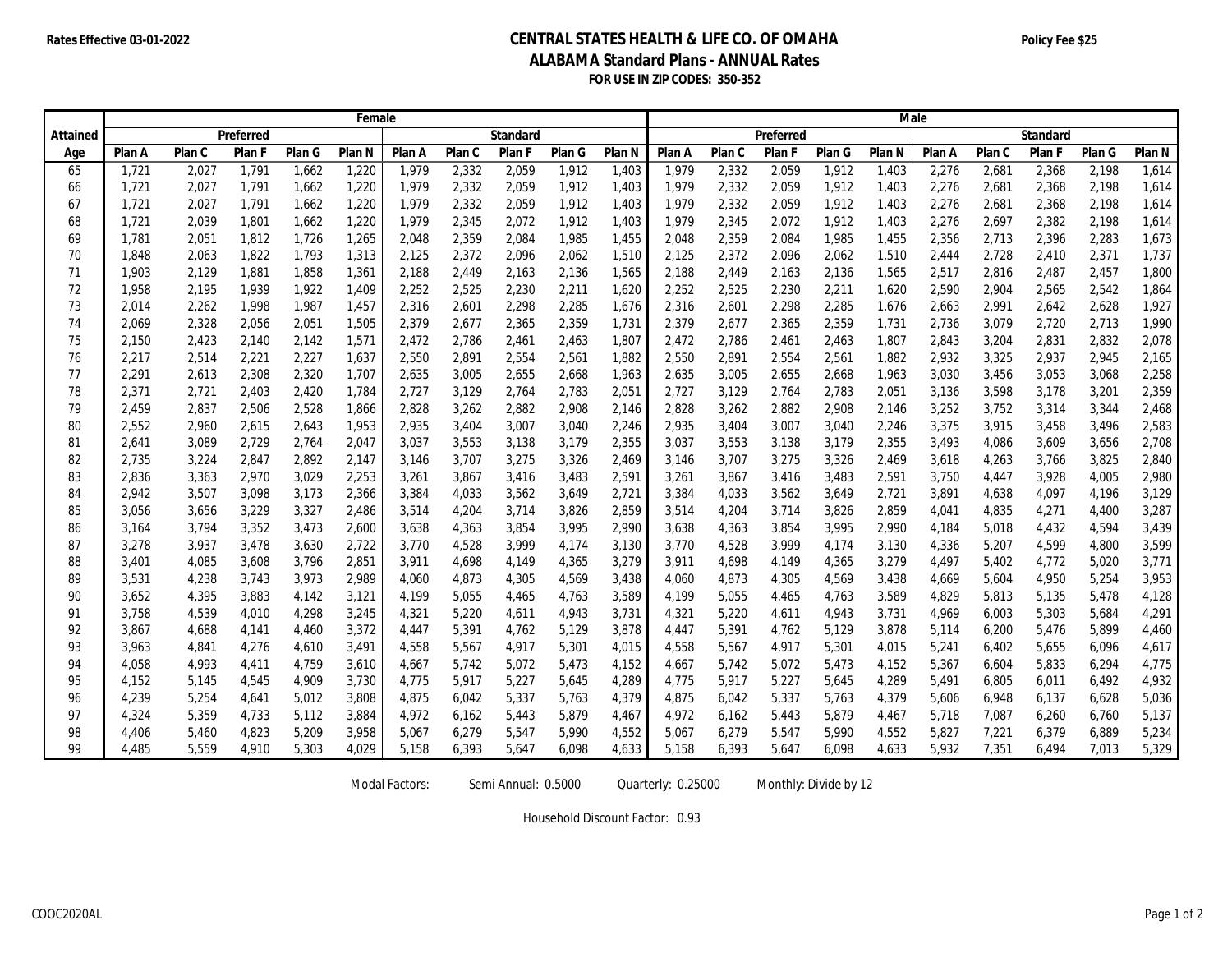#### **Rates Effective 03-01-2022 Policy Fee \$25 CENTRAL STATES HEALTH & LIFE CO. OF OMAHA ALABAMA Standard Plans - ANNUAL Rates FOR USE IN ZIP CODES: ALL EXCEPT 350-352**

|          | Female |        |           |        |                   |        |        | Male            |        |        |        |        |           |        |                   |        |        |                 |        |        |
|----------|--------|--------|-----------|--------|-------------------|--------|--------|-----------------|--------|--------|--------|--------|-----------|--------|-------------------|--------|--------|-----------------|--------|--------|
| Attained |        |        | Preferred |        |                   |        |        | <b>Standard</b> |        |        |        |        | Preferred |        |                   |        |        | <b>Standard</b> |        |        |
| Age      | Plan A | Plan C | Plan F    | Plan G | Plan <sub>N</sub> | Plan A | Plan C | Plan F          | Plan G | Plan N | Plan A | Plan C | Plan F    | Plan G | Plan <sub>N</sub> | Plan A | Plan C | Plan F          | Plan G | Plan N |
| 65       | 1,569  | 1,849  | 1,633     | 1,516  | 1,113             | 1,805  | 2,126  | 1,878           | 1,743  | 1,280  | 1,805  | 2,126  | 1,878     | 1,743  | 1,280             | 2,075  | 2,445  | 2,159           | 2,004  | 1,472  |
| 66       | 1,569  | 1,849  | 1,633     | 1,516  | 1,113             | 1,805  | 2,126  | 1,878           | 1,743  | 1,280  | 1,805  | 2,126  | 1,878     | 1,743  | 1,280             | 2,075  | 2,445  | 2,159           | 2,004  | 1,472  |
| 67       | 1,569  | 1,849  | 1,633     | 1,516  | 1,113             | 1,805  | 2,126  | 1,878           | 1,743  | 1,280  | 1,805  | 2,126  | 1,878     | 1,743  | 1,280             | 2,075  | 2,445  | 2,159           | 2,004  | 1,472  |
| 68       | 1,569  | 1,859  | 1,642     | 1,516  | 1,113             | 1,805  | 2,138  | 1,889           | 1,743  | 1,280  | 1,805  | 2,138  | 1,889     | 1,743  | 1,280             | 2,075  | 2,459  | 2,172           | 2,004  | 1,472  |
| 69       | 1,624  | 1,870  | 1,652     | 1,574  | 1,154             | 1,868  | 2,151  | 1,900           | 1,810  | 1,327  | 1,868  | 2,151  | 1,900     | 1,810  | 1,327             | 2,148  | 2,473  | 2,185           | 2,081  | 1,526  |
| 70       | 1,685  | 1,881  | 1,661     | 1,635  | 1,197             | 1,937  | 2,163  | 1,911           | 1,880  | 1,377  | 1,937  | 2,163  | 1,911     | 1,880  | 1,377             | 2,228  | 2,488  | 2,197           | 2,162  | 1,584  |
| 71       | 1,735  | 1,941  | 1,715     | 1,694  | 1,241             | 1,995  | 2,233  | 1,972           | 1,948  | 1,427  | 1,995  | 2,233  | 1,972     | 1,948  | 1,427             | 2,295  | 2,567  | 2,268           | 2,240  | 1,641  |
| 72       | 1,785  | 2,002  | 1,768     | 1,753  | 1,285             | 2,053  | 2,302  | 2,033           | 2,016  | 1,477  | 2,053  | 2,302  | 2,033     | 2,016  | 1,477             | 2,361  | 2,647  | 2,338           | 2,318  | 1,699  |
| 73       | 1,836  | 2,062  | 1,822     | 1,812  | 1,328             | 2,111  | 2,372  | 2,095           | 2,083  | 1,528  | 2,111  | 2,372  | 2,095     | 2,083  | 1,528             | 2,428  | 2,727  | 2,409           | 2,396  | 1,757  |
| 74       | 1,886  | 2,123  | 1,875     | 1,870  | 1,372             | 2,169  | 2,441  | 2,156           | 2,151  | 1,578  | 2,169  | 2,441  | 2,156     | 2,151  | 1,578             | 2,495  | 2,807  | 2,480           | 2,474  | 1,815  |
| 75       | 1,960  | 2,209  | 1,951     | 1,953  | 1,433             | 2,254  | 2,541  | 2,244           | 2,245  | 1,648  | 2,254  | 2,541  | 2,244     | 2,245  | 1,648             | 2,592  | 2,922  | 2,581           | 2,582  | 1,895  |
| 76       | 2,021  | 2,292  | 2,025     | 2,031  | 1,492             | 2,325  | 2,636  | 2,329           | 2,335  | 1,716  | 2,325  | 2,636  | 2,329     | 2,335  | 1,716             | 2,673  | 3,032  | 2,678           | 2,686  | 1,974  |
| 77       | 2,089  | 2,383  | 2,105     | 2,115  | 1,557             | 2,402  | 2,740  | 2,420           | 2,432  | 1,790  | 2,402  | 2,740  | 2,420     | 2,432  | 1,790             | 2,762  | 3,151  | 2,783           | 2,797  | 2,059  |
| 78       | 2,162  | 2,481  | 2,191     | 2,207  | 1,626             | 2,486  | 2,853  | 2,520           | 2,537  | 1,870  | 2,486  | 2,853  | 2,520     | 2,537  | 1,870             | 2,859  | 3,280  | 2,898           | 2,918  | 2,151  |
| 79       | 2,242  | 2,586  | 2,285     | 2,305  | 1,701             | 2,578  | 2,974  | 2,627           | 2,651  | 1,956  | 2,578  | 2,974  | 2,627     | 2,651  | 1,956             | 2,965  | 3,421  | 3,022           | 3,049  | 2,250  |
| 80       | 2,327  | 2,699  | 2,384     | 2,410  | 1,781             | 2,676  | 3,104  | 2,741           | 2,772  | 2,048  | 2,676  | 3,104  | 2,741     | 2,772  | 2,048             | 3,077  | 3,569  | 3,153           | 3,187  | 2,355  |
| 81       | 2,408  | 2,817  | 2,488     | 2,520  | 1,867             | 2,769  | 3,239  | 2,861           | 2,898  | 2,147  | 2,769  | 3,239  | 2,861     | 2,898  | 2,147             | 3,185  | 3,725  | 3,291           | 3,333  | 2,469  |
| 82       | 2,494  | 2,939  | 2,596     | 2,637  | 1,958             | 2,868  | 3,380  | 2,986           | 3,033  | 2,252  | 2,868  | 3,380  | 2,986     | 3,033  | 2,252             | 3,298  | 3,887  | 3,433           | 3,488  | 2,589  |
| 83       | 2,585  | 3,066  | 2,708     | 2,761  | 2,055             | 2,973  | 3,526  | 3,114           | 3,176  | 2,363  | 2,973  | 3,526  | 3,114     | 3,176  | 2,363             | 3,419  | 4,055  | 3,582           | 3,652  | 2,717  |
| 84       | 2,683  | 3,197  | 2,824     | 2,893  | 2,157             | 3,085  | 3,677  | 3,248           | 3,327  | 2,481  | 3,085  | 3,677  | 3,248     | 3,327  | 2,481             | 3,548  | 4,228  | 3,735           | 3,826  | 2,853  |
| 85       | 2,786  | 3,333  | 2,945     | 3,033  | 2,266             | 3,204  | 3,833  | 3,386           | 3,488  | 2,606  | 3,204  | 3,833  | 3,386     | 3,488  | 2,606             | 3,685  | 4,409  | 3,894           | 4,011  | 2,997  |
| 86       | 2,885  | 3,459  | 3,056     | 3,167  | 2,371             | 3,317  | 3,978  | 3,514           | 3,642  | 2,726  | 3,317  | 3,978  | 3,514     | 3,642  | 2,726             | 3,815  | 4,575  | 4,041           | 4,188  | 3,135  |
| 87       | 2,989  | 3,590  | 3,171     | 3,309  | 2,482             | 3,438  | 4,128  | 3,646           | 3,806  | 2,854  | 3,438  | 4,128  | 3,646     | 3,806  | 2,854             | 3,953  | 4,747  | 4,193           | 4,377  | 3,282  |
| 88       | 3,101  | 3,724  | 3,290     | 3,461  | 2,600             | 3,566  | 4,283  | 3,783           | 3,980  | 2,990  | 3,566  | 4,283  | 3,783     | 3,980  | 2,990             | 4,101  | 4,925  | 4,351           | 4,577  | 3,438  |
| 89       | 3,219  | 3,864  | 3,413     | 3,623  | 2,725             | 3,702  | 4,443  | 3,925           | 4,166  | 3,134  | 3,702  | 4,443  | 3,925     | 4,166  | 3,134             | 4,257  | 5,110  | 4,513           | 4,791  | 3,604  |
| 90       | 3,329  | 4,008  | 3,540     | 3,776  | 2,846             | 3,829  | 4,609  | 4,071           | 4,343  | 3,273  | 3,829  | 4,609  | 4,071     | 4,343  | 3,273             | 4,403  | 5,300  | 4,682           | 4,994  | 3,763  |
| 91       | 3,426  | 4,139  | 3,656     | 3,919  | 2,958             | 3,940  | 4,760  | 4,204           | 4,507  | 3,402  | 3,940  | 4,760  | 4,204     | 4,507  | 3,402             | 4,531  | 5,474  | 4,835           | 5,183  | 3,912  |
| 92       | 3,525  | 4,274  | 3,776     | 4,067  | 3,075             | 4,054  | 4,915  | 4,342           | 4,677  | 3,536  | 4,054  | 4,915  | 4,342     | 4,677  | 3,536             | 4,662  | 5,653  | 4,993           | 5,378  | 4,067  |
| 93       | 3,614  | 4,414  | 3,899     | 4,203  | 3,183             | 4,156  | 5,076  | 4,483           | 4,833  | 3,661  | 4,156  | 5,076  | 4,483     | 4,833  | 3,661             | 4,779  | 5,837  | 5,156           | 5,558  | 4,210  |
| 94       | 3,700  | 4,553  | 4,022     | 4,339  | 3,292             | 4,255  | 5,236  | 4,625           | 4,990  | 3,786  | 4,255  | 5,236  | 4,625     | 4,990  | 3,786             | 4,894  | 6,021  | 5,319           | 5,739  | 4,354  |
| 95       | 3,785  | 4,691  | 4,144     | 4,475  | 3,401             | 4,353  | 5,395  | 4,766           | 5,147  | 3,911  | 4,353  | 5,395  | 4,766     | 5,147  | 3,911             | 5,006  | 6,204  | 5,481           | 5,919  | 4,497  |
| 96       | 3,865  | 4,790  | 4,231     | 4,569  | 3,472             | 4,445  | 5,508  | 4,866           | 5,255  | 3,993  | 4,445  | 5,508  | 4,866     | 5,255  | 3,993             | 5,111  | 6,335  | 5,596           | 6,043  | 4,592  |
| 97       | 3,942  | 4,886  | 4,316     | 4,661  | 3,541             | 4,534  | 5,619  | 4,963           | 5,360  | 4,073  | 4,534  | 5,619  | 4,963     | 5,360  | 4,073             | 5,214  | 6,461  | 5,708           | 6,164  | 4,683  |
| 98       | 4,017  | 4,979  | 4,398     | 4,749  | 3,609             | 4,620  | 5,725  | 5,057           | 5,462  | 4,150  | 4,620  | 5,725  | 5,057     | 5,462  | 4,150             | 5,313  | 6,584  | 5,816           | 6,281  | 4,772  |
| 99       | 4.089  | 5,068  | 4,477     | 4,835  | 3,674             | 4,703  | 5,828  | 5,148           | 5,560  | 4,225  | 4,703  | 5,828  | 5,148     | 5,560  | 4,225             | 5,408  | 6,703  | 5,921           | 6,394  | 4,858  |

Modal Factors: Semi Annual: 0.5000 Quarterly: 0.25000 Monthly: Divide by 12

Household Discount Factor: 0.93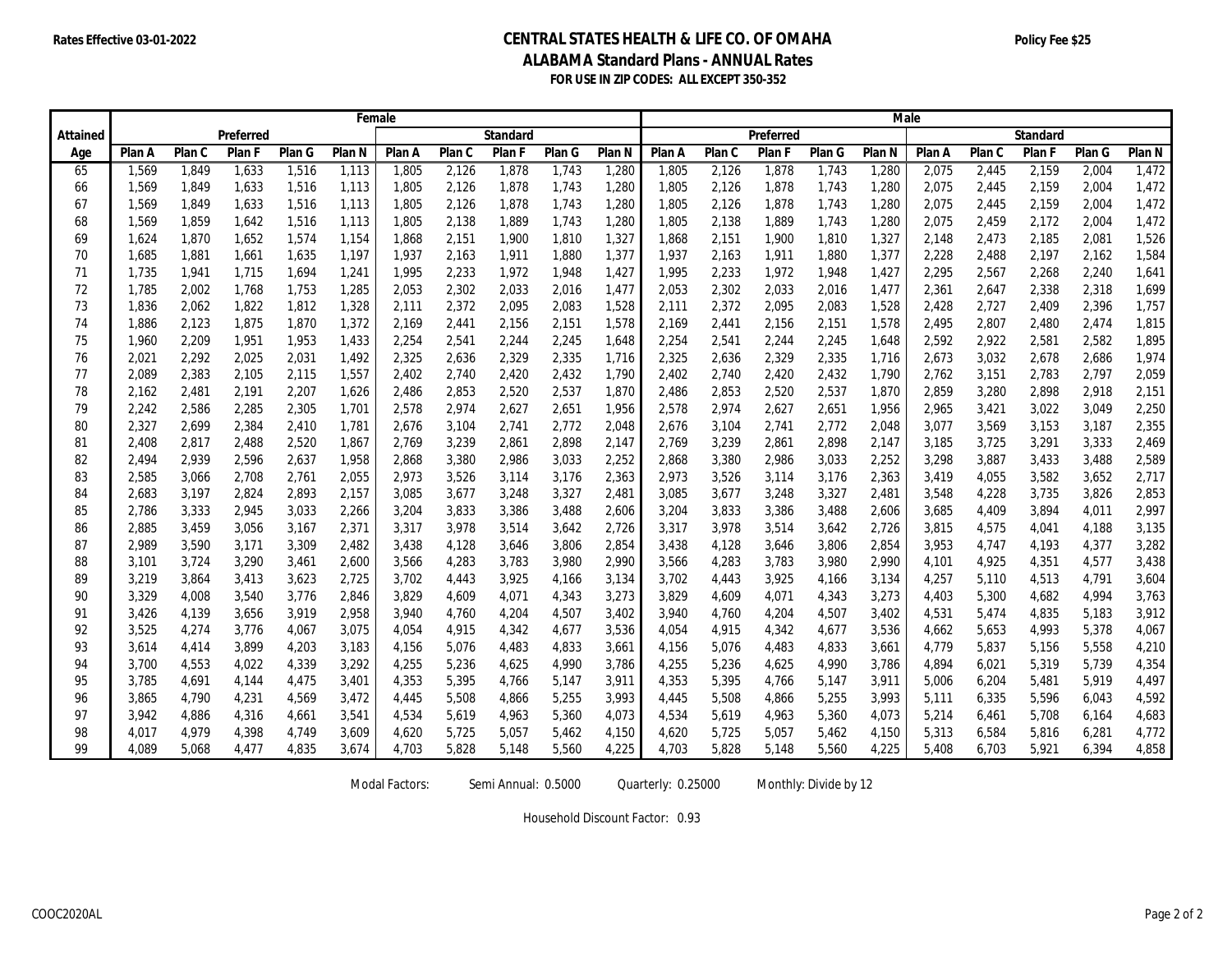# **PREMIUM INFORMATION**

Central States Health & Life Co. of Omaha may change your premium on any premium due date if a new table of rates is applicable to the policy. The change in the table of rates will apply to all covered persons in the same class. Class is defined as attained age, sex, underwriting class, state of issue, and your most recent zip code of residence in the state of issue. Premiums are based on your attained age and will change on your policy anniversary date.

#### **DISCLOSURES**

Use this outline to compare benefits and premiums among policies.

#### **READ YOUR POLICY VERY CAREFULLY**

This is only an outline describing your policy's most important features. The policy is your insurance contract. You must read the policy itself to understand all of the rights and duties of both you and Central States Health & Life Co. of Omaha.

## **RIGHT TO RETURN POLICY**

If you find that you are not satisfied with your policy, you may return it to: Central States Health & Life Co. of Omaha, Medicare Supplement Administration, P.O. Box 10845, Clearwater, Florida 33757-8845. If you send the policy back to us within 30 days after you receive it, we will treat the policy as if it had never been issued and return all of your payments, less any claims paid.

# **POLICY REPLACEMENT**

If you are replacing another health insurance policy, do NOT cancel it until you have actually received your new policy and are sure you want to keep it.

## **NOTICE**

This policy may not fully cover all of your medical costs. Neither Central States Health & Life Co. of Omaha nor its agents are connected with Medicare. This outline of coverage does not give all the details of Medicare coverage. Contact your local Social Security Office or consult *Medicare and You* for more details.

#### **COMPLETE ANSWERS ARE VERY IMPORTANT**

When you fill out the application for the new policy, be sure to answer truthfully and completely all questions about your medical and health history. Central States Health & Life Co. of Omaha may cancel your policy and refuse to pay any claims if you leave out or falsify important medical information.

**Review the application carefully before you sign it. Be certain that all information has been properly recorded. Please refer to your policy for details.**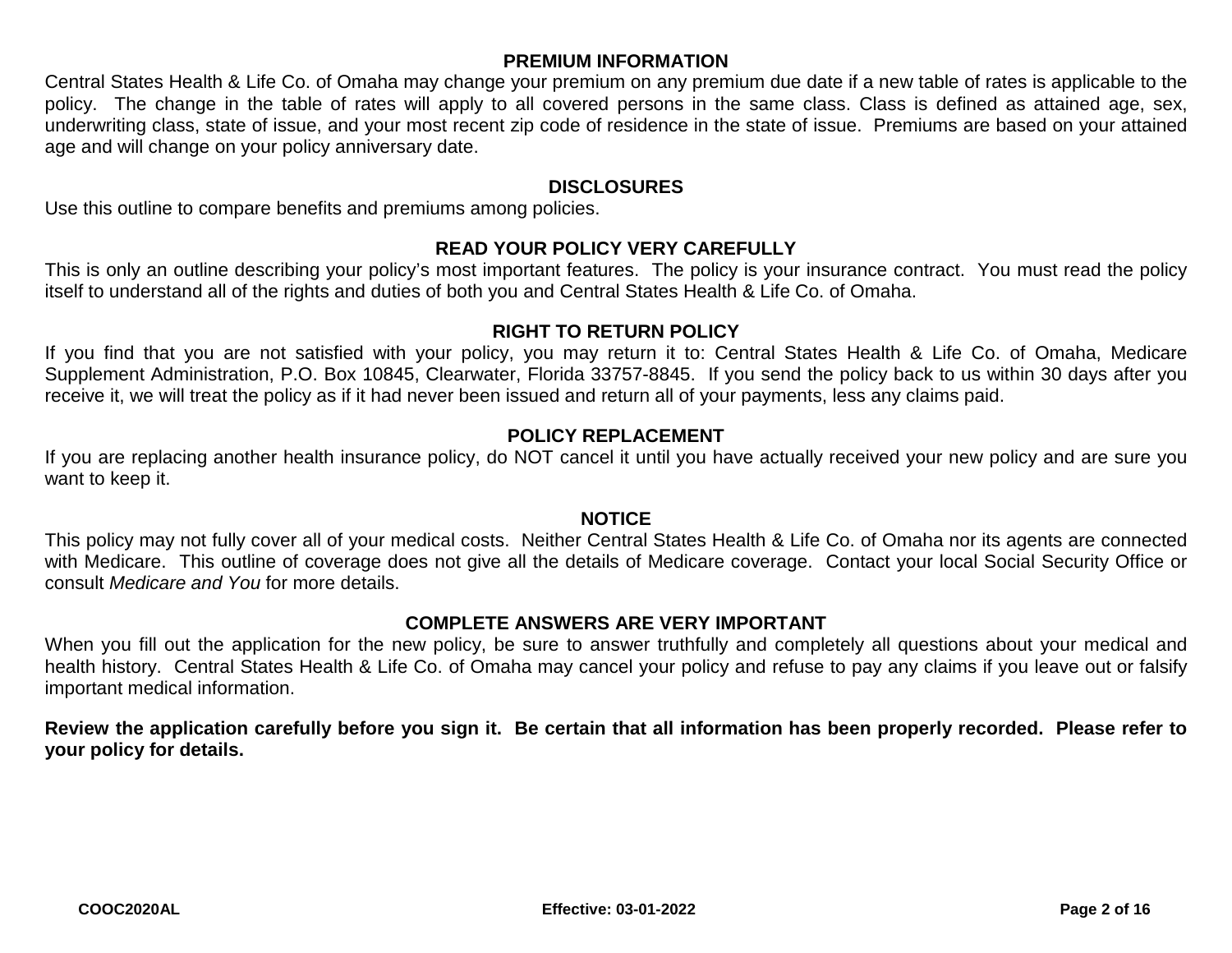#### **PLAN A**

# **MEDICARE (PART A) – HOSPITAL SERVICES – PER BENEFIT PERIOD**

\*A benefit period begins on the first day you receive service as an inpatient in a hospital and ends after you have been out of the hospital and have not received skilled care in any other facility for 60 days in a row.

| <b>SERVICES</b>                                                                                                                                                                                                                                                                                                              | <b>MEDICARE PAYS</b>                                                                                  | <b>PLAN PAYS</b>                      | <b>YOU PAY</b>                           |
|------------------------------------------------------------------------------------------------------------------------------------------------------------------------------------------------------------------------------------------------------------------------------------------------------------------------------|-------------------------------------------------------------------------------------------------------|---------------------------------------|------------------------------------------|
| <b>HOSPITALIZATION*</b><br>Semiprivate room and board, general nursing<br>and miscellaneous services and supplies                                                                                                                                                                                                            |                                                                                                       |                                       |                                          |
| First 60 days<br>61 <sup>st</sup> thru 90 <sup>th</sup> day<br>91 <sup>st</sup> day and after:                                                                                                                                                                                                                               | All but \$1556<br>All but \$389 a day                                                                 | \$0<br>\$389 a day                    | \$1556 (Part A deductible)<br>\$0        |
| While using 60 lifetime reserve days<br>Once lifetime reserve days are used:                                                                                                                                                                                                                                                 | All but \$778 a day                                                                                   | \$778 a day                           | \$0                                      |
| - Additional 365 days                                                                                                                                                                                                                                                                                                        | \$0                                                                                                   | 100% of Medicare eligible<br>expenses | $$0**$                                   |
| Beyond the additional 365 days                                                                                                                                                                                                                                                                                               | \$0                                                                                                   | \$0                                   | All costs                                |
| <b>SKILLED NURSING FACILITY CARE*</b><br>You must meet Medicare's requirements,<br>including having been in a hospital for at least<br>3 days and entered a Medicare-approved<br>facility within 30 days after leaving the hospital<br>First 20 days<br>$21st$ thru 100 <sup>th</sup> day<br>101 <sup>st</sup> day and after | All approved amounts<br>All but \$194.50 a day<br>\$0                                                 | \$0<br>\$0<br>\$0                     | \$0<br>Up to \$194.50 a day<br>All costs |
| <b>BLOOD</b><br>First 3 pints<br><b>Additional amounts</b>                                                                                                                                                                                                                                                                   | \$0<br>100%                                                                                           | 3 pints<br>\$0                        | \$0<br>\$0                               |
| <b>HOSPICE CARE</b>                                                                                                                                                                                                                                                                                                          |                                                                                                       |                                       |                                          |
| You must meet Medicare's requirements,<br>including a doctor's certification of terminal<br>illness.                                                                                                                                                                                                                         | All but very limited co-<br>payment/coinsurance for<br>outpatient drugs and inpatient<br>respite care | Medicare copayment/coinsurance        | \$0                                      |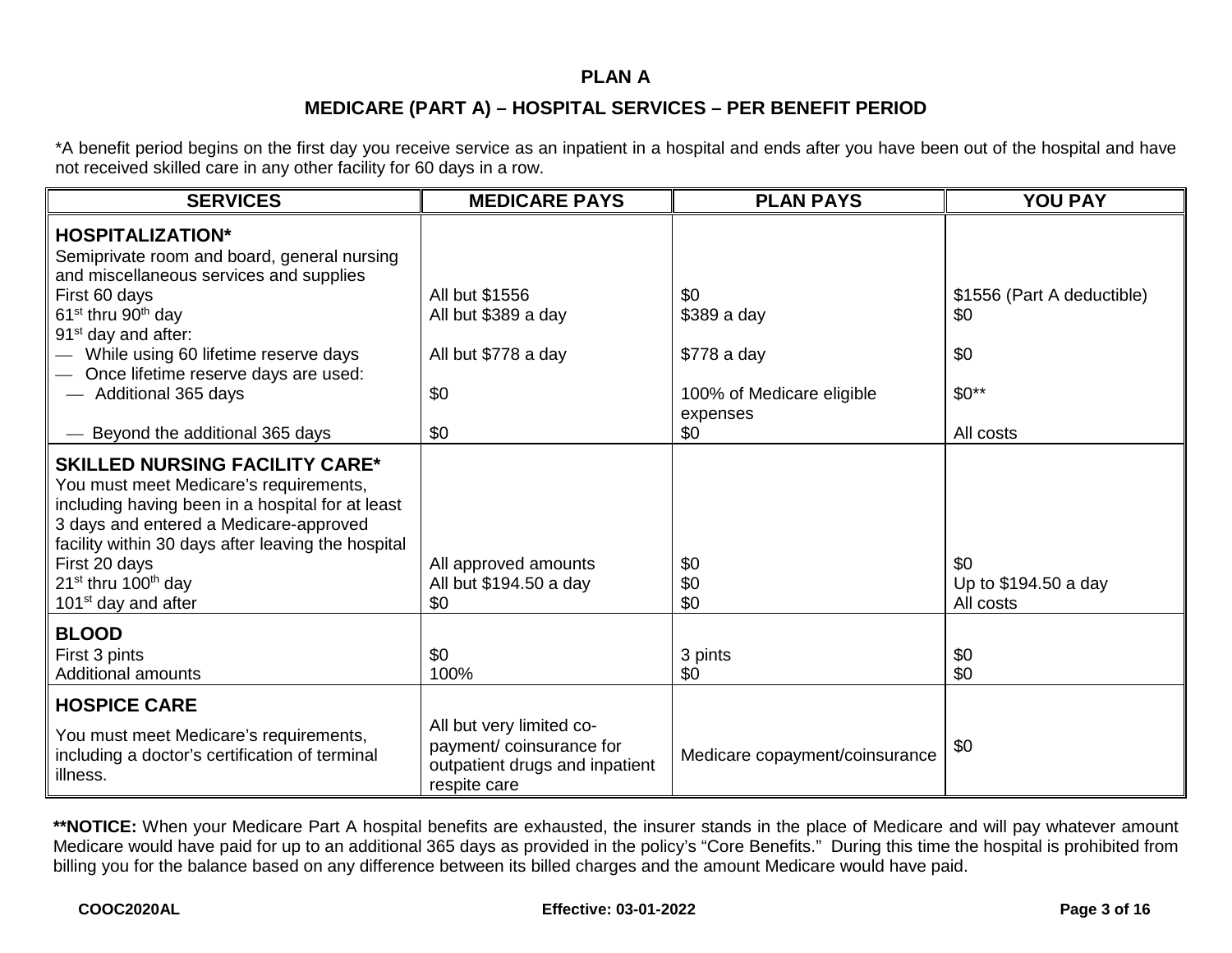# **PLAN A**

# **MEDICARE (PART B) – MEDICAL SERVICES – PER CALENDAR YEAR**

\*Once you have been billed \$233 of Medicare-approved amounts for covered services (which are noted with an asterisk), your Part B deductible will have been met for the calendar year.

| <b>SERVICES</b>                                | <b>MEDICARE PAYS</b> | <b>PLAN PAYS</b> | <b>YOU PAY</b>            |
|------------------------------------------------|----------------------|------------------|---------------------------|
| <b>MEDICAL EXPENSES -</b>                      |                      |                  |                           |
| IN OR OUT OF THE HOSPITAL AND                  |                      |                  |                           |
| <b>OUTPATIENT HOSPITAL TREATMENT, such as</b>  |                      |                  |                           |
| Physician's services, inpatient and outpatient |                      |                  |                           |
| medical and surgical services and supplies,    |                      |                  |                           |
| physical and speech therapy, diagnostic tests, |                      |                  |                           |
| durable medical equipment,                     |                      |                  |                           |
| First \$233 of Medicare                        |                      |                  |                           |
| Approved Amounts*                              | \$0                  | \$0              | \$233 (Part B deductible) |
| <b>Remainder of Medicare</b>                   |                      |                  |                           |
| <b>Approved Amounts</b>                        | Generally 80%        | Generally 20%    | \$0                       |
| <b>PART B EXCESS CHARGES</b>                   |                      |                  |                           |
| (Above Medicare Approved Amounts)              | \$0                  | \$0              | All costs                 |
| <b>BLOOD</b>                                   |                      |                  |                           |
| First 3 pints                                  | \$0                  | All costs        | \$0                       |
| Next \$233 of Medicare Approved Amounts*       | \$0                  | \$0              | \$233 (Part B deductible) |
| Remainder of Medicare Approved Amounts         | 80%                  | 20%              | \$0                       |
| <b>CLINICAL LABORATORY</b>                     |                      |                  |                           |
| <b>SERVICES - TESTS FOR DIAGNOSTIC</b>         |                      |                  |                           |
| <b>SERVICES</b>                                | 100%                 | \$0              | \$0                       |

# **PARTS A & B**

| <b>SERVICES</b>                               | <b>MEDICARE PAYS</b> | <b>PLAN PAYS</b> | <b>YOU PAY</b>            |
|-----------------------------------------------|----------------------|------------------|---------------------------|
| <b>HOME HEALTH CARE</b>                       |                      |                  |                           |
| MEDICARE APPROVED SERVICES                    |                      |                  |                           |
| Medically necessary skilled care services and |                      |                  |                           |
| medical supplies                              | 100%                 | \$0              | \$0                       |
| Durable medical equipment                     |                      |                  |                           |
| First \$233 of Medicare Approved Amounts*     | \$0                  | \$0              | \$233 (Part B deductible) |
| <b>Remainder of Medicare</b>                  |                      |                  |                           |
| <b>Approved Amounts</b>                       | 80%                  | 20%              | \$0                       |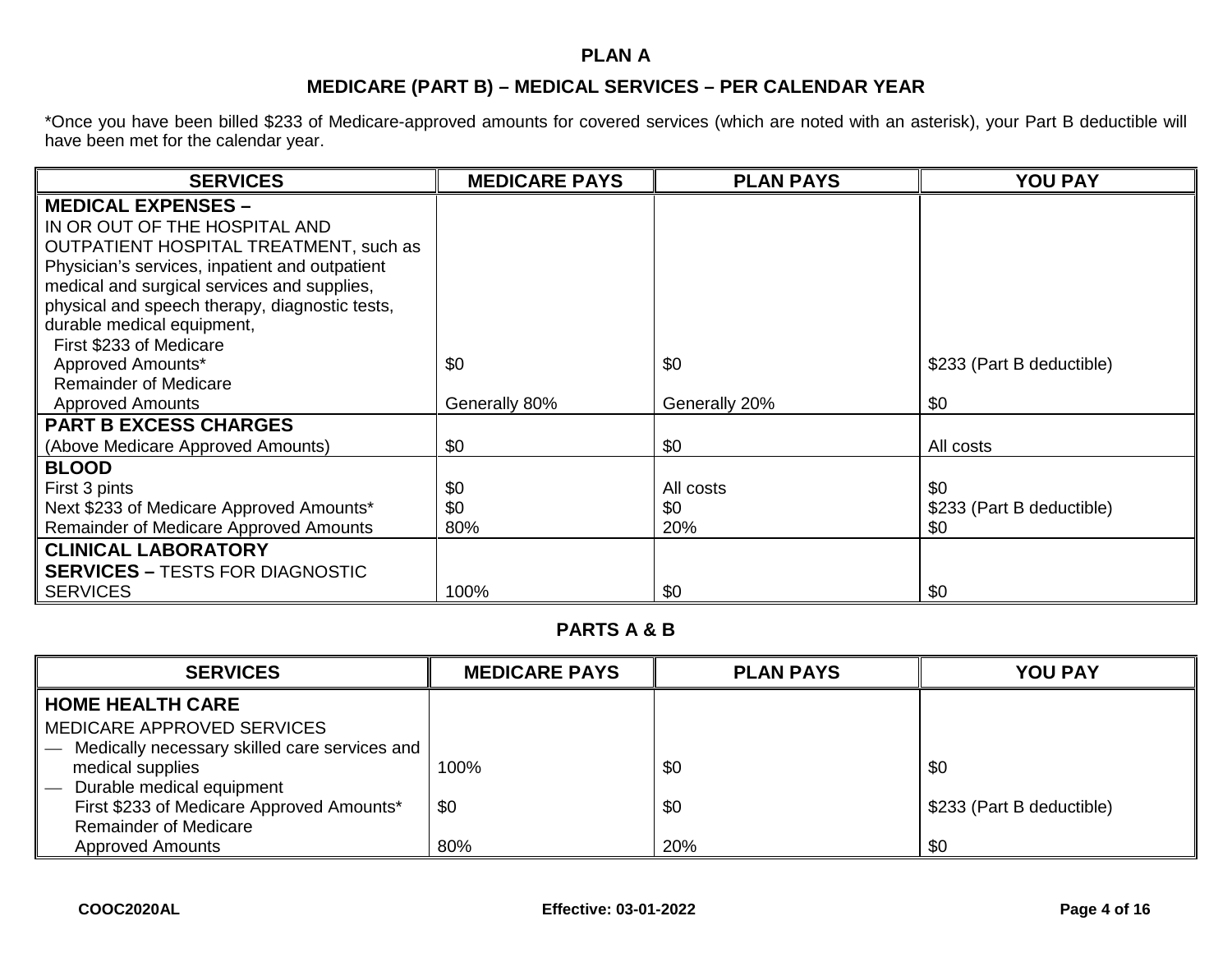#### **PLAN C**

# **MEDICARE (PART A) – HOSPITAL SERVICES – PER BENEFIT PERIOD**

\*A benefit period begins on the first day you receive service as an inpatient in a hospital and ends after you have been out of the hospital and have not received skilled care in any other facility for 60 days in a row.

| <b>SERVICES</b>                             | <b>MEDICARE PAYS</b>             | <b>PLAN PAYS</b>                   | <b>YOU PAY</b> |
|---------------------------------------------|----------------------------------|------------------------------------|----------------|
| <b>HOSPITALIZATION*</b>                     |                                  |                                    |                |
| Semiprivate room and board, general         |                                  |                                    |                |
| nursing and miscellaneous services          |                                  |                                    |                |
| and supplies                                |                                  |                                    |                |
| First 60 days                               | All but \$1556                   | \$1556 (Part A deductible)         | \$0            |
| $61st$ thru 90 <sup>th</sup> day            | All but \$389 a day              | $$389a$ day                        | \$0            |
| 91 <sup>st</sup> day and after:             |                                  |                                    |                |
| While using 60 lifetime reserve             |                                  |                                    |                |
| days                                        | All but \$778 a day              | \$778 a day                        | \$0            |
| Once lifetime reserve days are              |                                  |                                    |                |
| used:                                       |                                  |                                    |                |
| - Additional 365 days                       | \$0                              | 100% of Medicare eligible expenses | $$0**$         |
| Beyond the additional 365 days              | \$0                              | \$0                                | All costs      |
| <b>SKILLED NURSING FACILITY</b>             |                                  |                                    |                |
| <b>CARE*</b>                                |                                  |                                    |                |
| You must meet Medicare's                    |                                  |                                    |                |
| requirements, including having been         |                                  |                                    |                |
| in a hospital for at least 3 days and       |                                  |                                    |                |
| entered a Medicare-approved facility        |                                  |                                    |                |
| within 30 days after leaving the            |                                  |                                    |                |
| hospital                                    |                                  |                                    |                |
| First 20 days                               | All approved amounts             | \$0                                | \$0            |
| 21 <sup>st</sup> thru 100 <sup>th</sup> day | All but \$194.50 a day           | Up to \$194.50 a day               | \$0            |
| 101 <sup>st</sup> day and after             | \$0                              | \$0                                | All costs      |
| <b>BLOOD</b>                                |                                  |                                    |                |
| First 3 pints                               | \$0                              | 3 pints                            | \$0            |
| <b>Additional amounts</b>                   | 100%                             | \$0                                | \$0            |
| <b>HOSPICE CARE</b>                         |                                  |                                    |                |
| You must meet Medicare's                    | All but very limited copayment/  | Medicare                           |                |
| requirements, including a doctor's          | coinsurance for outpatient drugs | copayment/coinsurance              | \$0            |
| certification of terminal illness.          | and inpatient respite care       |                                    |                |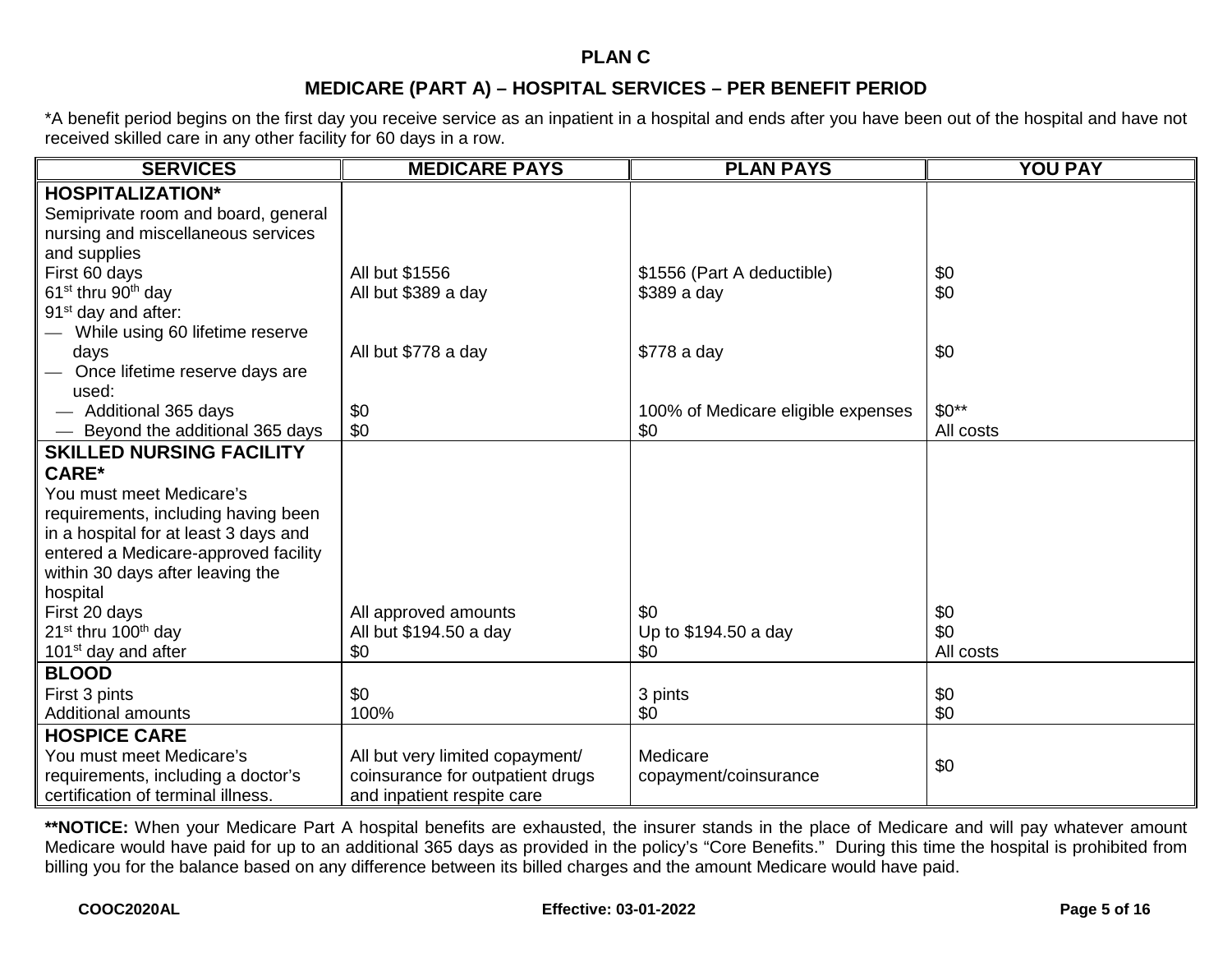# **PLAN C**

## **MEDICARE (PART B) – MEDICAL SERVICES – PER CALENDAR YEAR**

\*Once you have been billed \$233 of Medicare-approved amounts for covered services (which are noted with an asterisk), your Part B deductible will have been met for the calendar year.

| <b>SERVICES</b>                                                                                                                                                                                                                                                                                                                                                                                  | <b>MEDICARE PAYS</b> | <b>PLAN PAYS</b>                              | <b>YOU PAY</b>    |
|--------------------------------------------------------------------------------------------------------------------------------------------------------------------------------------------------------------------------------------------------------------------------------------------------------------------------------------------------------------------------------------------------|----------------------|-----------------------------------------------|-------------------|
| <b>MEDICAL EXPENSES -</b><br>IN OR OUT OF THE HOSPITAL AND<br>OUTPATIENT HOSPITAL TREATMENT,<br>such as Physician's services, inpatient and<br>outpatient medical and surgical services and<br>supplies, physical and speech therapy,<br>diagnostic tests, durable medical equipment,<br>First \$233 of Medicare<br>Approved Amounts*<br><b>Remainder of Medicare</b><br><b>Approved Amounts</b> | \$0<br>Generally 80% | \$233 (Part B deductible)<br>Generally 20%    | \$0<br>\$0        |
| <b>PART B EXCESS CHARGES</b><br>(Above Medicare Approved Amounts)                                                                                                                                                                                                                                                                                                                                | \$0                  | \$0                                           | All costs         |
| <b>BLOOD</b><br>First 3 pints<br>Next \$233 of Medicare Approved amounts*<br>Remainder of Medicare Approved amounts                                                                                                                                                                                                                                                                              | \$0<br>\$0<br>80%    | All costs<br>\$233 (Part B deductible)<br>20% | \$0<br>\$0<br>\$0 |
| <b>CLINICAL LABORATORY SERVICES -</b><br><b>TESTS FOR DIAGNOSTIC SERVICES</b>                                                                                                                                                                                                                                                                                                                    | 100%                 | \$0                                           | \$0               |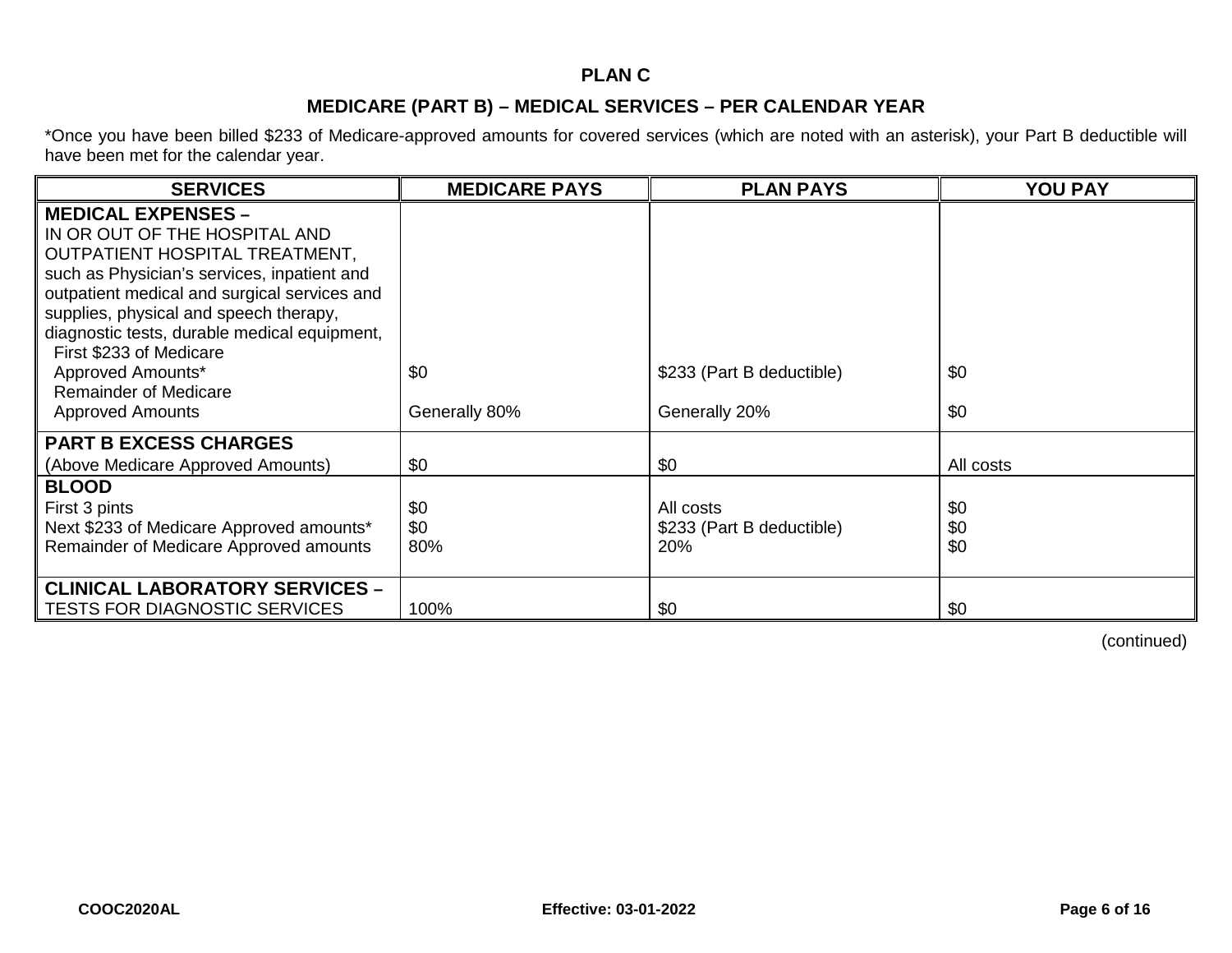## **PLAN C**

# **PARTS A & B**

| <b>SERVICES</b>                           | <b>MEDICARE PAYS</b> | <b>PLAN PAYS</b>          | <b>YOU PAY</b> |
|-------------------------------------------|----------------------|---------------------------|----------------|
| <b>HOME HEALTH CARE</b>                   |                      |                           |                |
| <b>MEDICARE APPROVED SERVICES</b>         |                      |                           |                |
| Medically necessary skilled care services |                      |                           |                |
| and medical supplies                      | 100%                 | \$0                       | \$0            |
| Durable medical equipment                 |                      |                           |                |
| First \$233 of Medicare Approved          |                      |                           |                |
| Amounts*                                  | \$0                  | \$233 (Part B deductible) | \$0            |
| <b>Remainder of Medicare</b>              |                      |                           |                |
| <b>Approved Amounts</b>                   | 80%                  | 20%                       | \$0            |

| <b>SERVICES</b>                                | <b>MEDICARE PAYS</b> | <b>PLAN PAYS</b>                                 | <b>YOU PAY</b>                                        |
|------------------------------------------------|----------------------|--------------------------------------------------|-------------------------------------------------------|
| <b>FOREIGN TRAVEL - NOT</b>                    |                      |                                                  |                                                       |
| <b>COVERED BY MEDICARE</b>                     |                      |                                                  |                                                       |
| Medically necessary emergency care             |                      |                                                  |                                                       |
| services beginning during the first 60 days of |                      |                                                  |                                                       |
| each trip outside the USA                      |                      |                                                  |                                                       |
| First \$250 each calendar year                 | \$0                  | \$0                                              | \$250                                                 |
| Remainder of charges                           | \$0                  | 80% to a lifetime maximum benefit of<br>\$50,000 | 20% and amounts over the<br>\$50,000 lifetime maximum |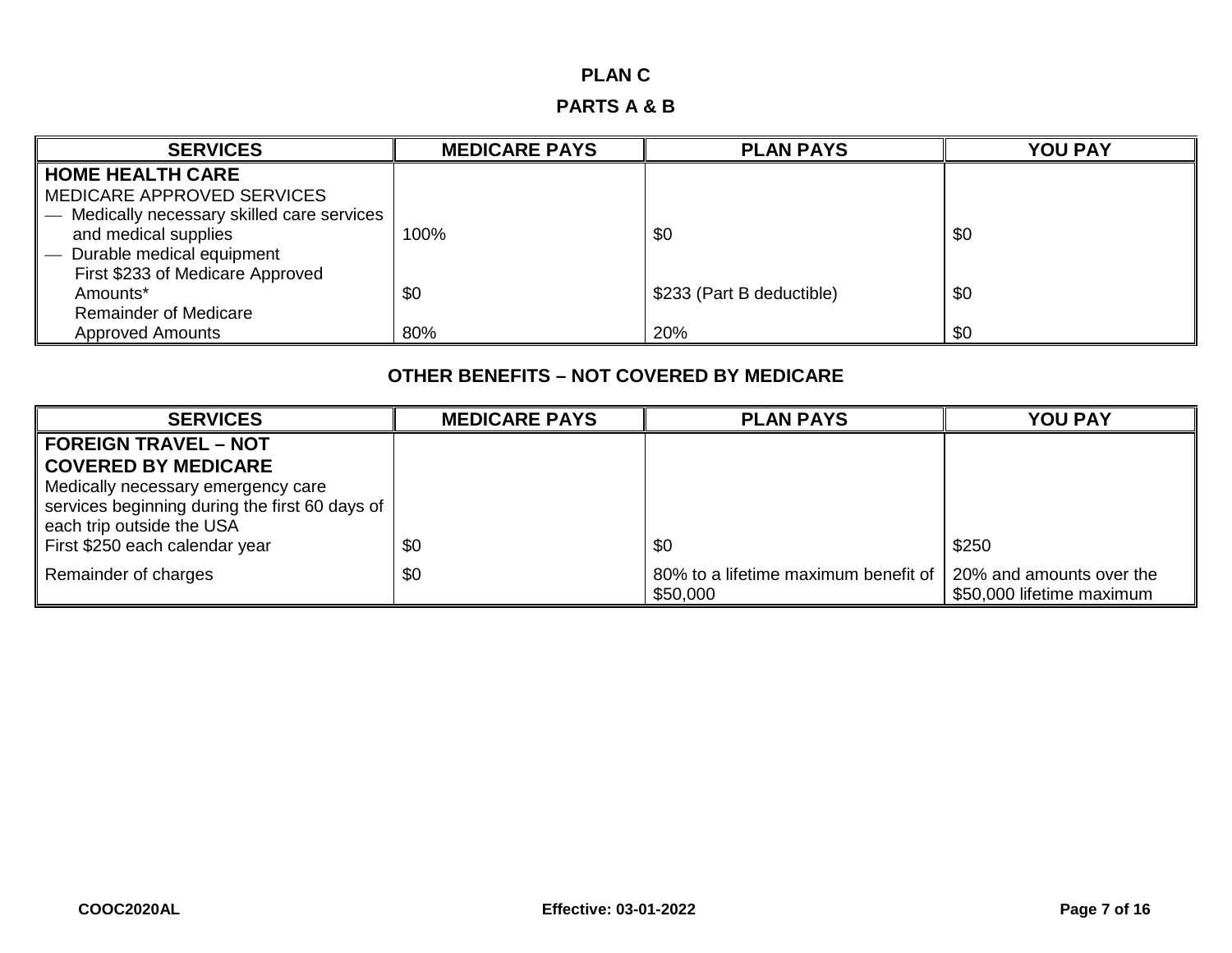#### **PLAN F**

# **MEDICARE (PART A) – HOSPITAL SERVICES – PER BENEFIT PERIOD**

\*A benefit period begins on the first day you receive service as an inpatient in a hospital and ends after you have been out of the hospital and have not received skilled care in any other facility for 60 days in a row.

| <b>SERVICES</b>                             | <b>MEDICARE PAYS</b>             | <b>PLAN PAYS</b>                   | <b>YOU PAY</b> |
|---------------------------------------------|----------------------------------|------------------------------------|----------------|
| <b>HOSPITALIZATION*</b>                     |                                  |                                    |                |
| Semiprivate room and board, general         |                                  |                                    |                |
| nursing and miscellaneous services          |                                  |                                    |                |
| and supplies                                |                                  |                                    |                |
| First 60 days                               | All but \$1556                   | \$1556 (Part A deductible)         | \$0            |
| $61st$ thru 90 <sup>th</sup> day            | All but \$389 a day              | $$389a$ day                        | \$0            |
| 91 <sup>st</sup> day and after:             |                                  |                                    |                |
| While using 60 lifetime reserve             |                                  |                                    |                |
| days                                        | All but \$778 a day              | \$778 a day                        | \$0            |
| Once lifetime reserve days are              |                                  |                                    |                |
| used:                                       |                                  |                                    |                |
| - Additional 365 days                       | \$0                              | 100% of Medicare eligible expenses | $$0**$         |
| Beyond the additional 365 days              | \$0                              | \$0                                | All costs      |
| <b>SKILLED NURSING FACILITY</b>             |                                  |                                    |                |
| <b>CARE*</b>                                |                                  |                                    |                |
| You must meet Medicare's                    |                                  |                                    |                |
| requirements, including having been         |                                  |                                    |                |
| in a hospital for at least 3 days and       |                                  |                                    |                |
| entered a Medicare-approved facility        |                                  |                                    |                |
| within 30 days after leaving the            |                                  |                                    |                |
| hospital                                    |                                  |                                    |                |
| First 20 days                               | All approved amounts             | \$0                                | \$0            |
| 21 <sup>st</sup> thru 100 <sup>th</sup> day | All but \$194.50 a day           | Up to \$194.50 a day               | \$0            |
| 101 <sup>st</sup> day and after             | \$0                              | \$0                                | All costs      |
| <b>BLOOD</b>                                |                                  |                                    |                |
| First 3 pints                               | \$0                              | 3 pints                            | \$0            |
| <b>Additional amounts</b>                   | 100%                             | \$0                                | \$0            |
| <b>HOSPICE CARE</b>                         |                                  |                                    |                |
| You must meet Medicare's                    | All but very limited copayment/  | Medicare                           |                |
| requirements, including a doctor's          | coinsurance for outpatient drugs | copayment/coinsurance              | \$0            |
| certification of terminal illness.          | and inpatient respite care       |                                    |                |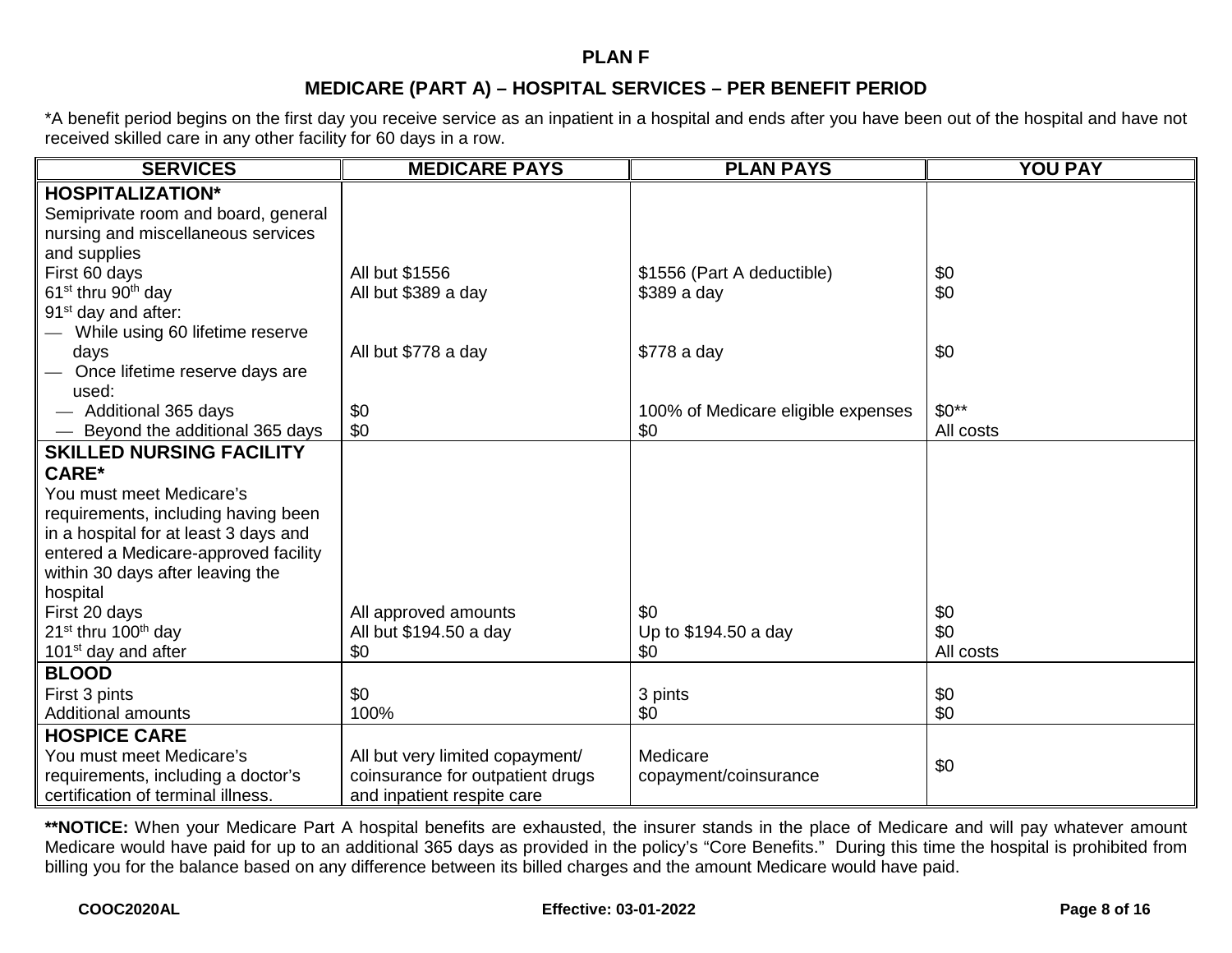# **PLAN F**

## **MEDICARE (PART B) – MEDICAL SERVICES – PER CALENDAR YEAR**

\*Once you have been billed \$233 of Medicare-approved amounts for covered services (which are noted with an asterisk), your Part B deductible will have been met for the calendar year.

| <b>SERVICES</b>                                                                                                                                                                                                                                                                                                  | <b>MEDICARE PAYS</b> | <b>PLAN PAYS</b>                           | <b>YOU PAY</b> |
|------------------------------------------------------------------------------------------------------------------------------------------------------------------------------------------------------------------------------------------------------------------------------------------------------------------|----------------------|--------------------------------------------|----------------|
| <b>MEDICAL EXPENSES -</b><br>IN OR OUT OF THE HOSPITAL AND<br>OUTPATIENT HOSPITAL TREATMENT,<br>such as Physician's services, inpatient and<br>outpatient medical and surgical services and<br>supplies, physical and speech therapy,<br>diagnostic tests, durable medical equipment,<br>First \$233 of Medicare |                      |                                            |                |
| Approved Amounts*<br><b>Remainder of Medicare</b><br><b>Approved Amounts</b>                                                                                                                                                                                                                                     | \$0<br>Generally 80% | \$233 (Part B deductible)<br>Generally 20% | \$0<br>\$0     |
| <b>PART B EXCESS CHARGES</b>                                                                                                                                                                                                                                                                                     |                      |                                            |                |
| (Above Medicare Approved Amounts)                                                                                                                                                                                                                                                                                | \$0                  | 100%                                       | \$0            |
| <b>BLOOD</b>                                                                                                                                                                                                                                                                                                     |                      |                                            |                |
| First 3 pints                                                                                                                                                                                                                                                                                                    | \$0                  | All costs                                  | \$0            |
| Next \$233 of Medicare Approved amounts*<br>Remainder of Medicare Approved amounts                                                                                                                                                                                                                               | \$0<br>80%           | \$233 (Part B deductible)<br>20%           | \$0<br>\$0     |
| <b>CLINICAL LABORATORY SERVICES -</b>                                                                                                                                                                                                                                                                            |                      |                                            |                |
| <b>TESTS FOR DIAGNOSTIC SERVICES</b>                                                                                                                                                                                                                                                                             | 100%                 | \$0                                        | \$0            |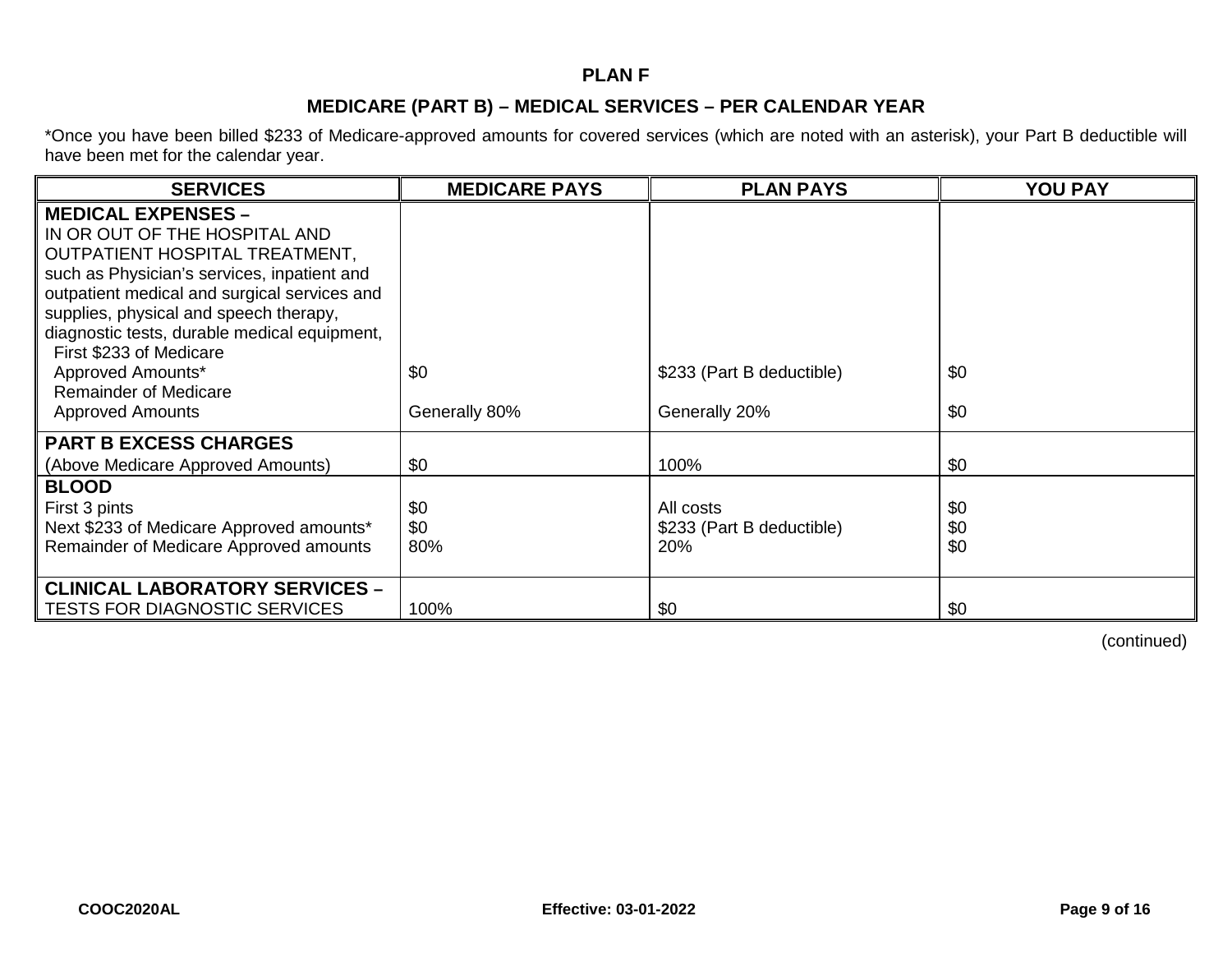# **PLAN F**

# **PARTS A & B**

| <b>SERVICES</b>                           | <b>MEDICARE PAYS</b> | <b>PLAN PAYS</b>          | <b>YOU PAY</b> |
|-------------------------------------------|----------------------|---------------------------|----------------|
| <b>HOME HEALTH CARE</b>                   |                      |                           |                |
| MEDICARE APPROVED SERVICES                |                      |                           |                |
| Medically necessary skilled care services |                      |                           |                |
| and medical supplies                      | 100%                 | \$0                       | \$0            |
| Durable medical equipment                 |                      |                           |                |
| First \$233 of Medicare Approved          |                      |                           |                |
| Amounts*                                  | \$0                  | \$233 (Part B deductible) | \$0            |
| <b>Remainder of Medicare</b>              |                      |                           |                |
| <b>Approved Amounts</b>                   | 80%                  | 20%                       | \$0            |

| <b>SERVICES</b>                                | <b>MEDICARE PAYS</b> | <b>PLAN PAYS</b>                                 | <b>YOU PAY</b>                                        |
|------------------------------------------------|----------------------|--------------------------------------------------|-------------------------------------------------------|
| <b>FOREIGN TRAVEL - NOT</b>                    |                      |                                                  |                                                       |
| <b>COVERED BY MEDICARE</b>                     |                      |                                                  |                                                       |
| Medically necessary emergency care             |                      |                                                  |                                                       |
| services beginning during the first 60 days of |                      |                                                  |                                                       |
| each trip outside the USA                      |                      |                                                  |                                                       |
| First \$250 each calendar year                 | \$0                  | \$0                                              | \$250                                                 |
| Remainder of charges                           | \$0                  | 80% to a lifetime maximum benefit of<br>\$50,000 | 20% and amounts over the<br>\$50,000 lifetime maximum |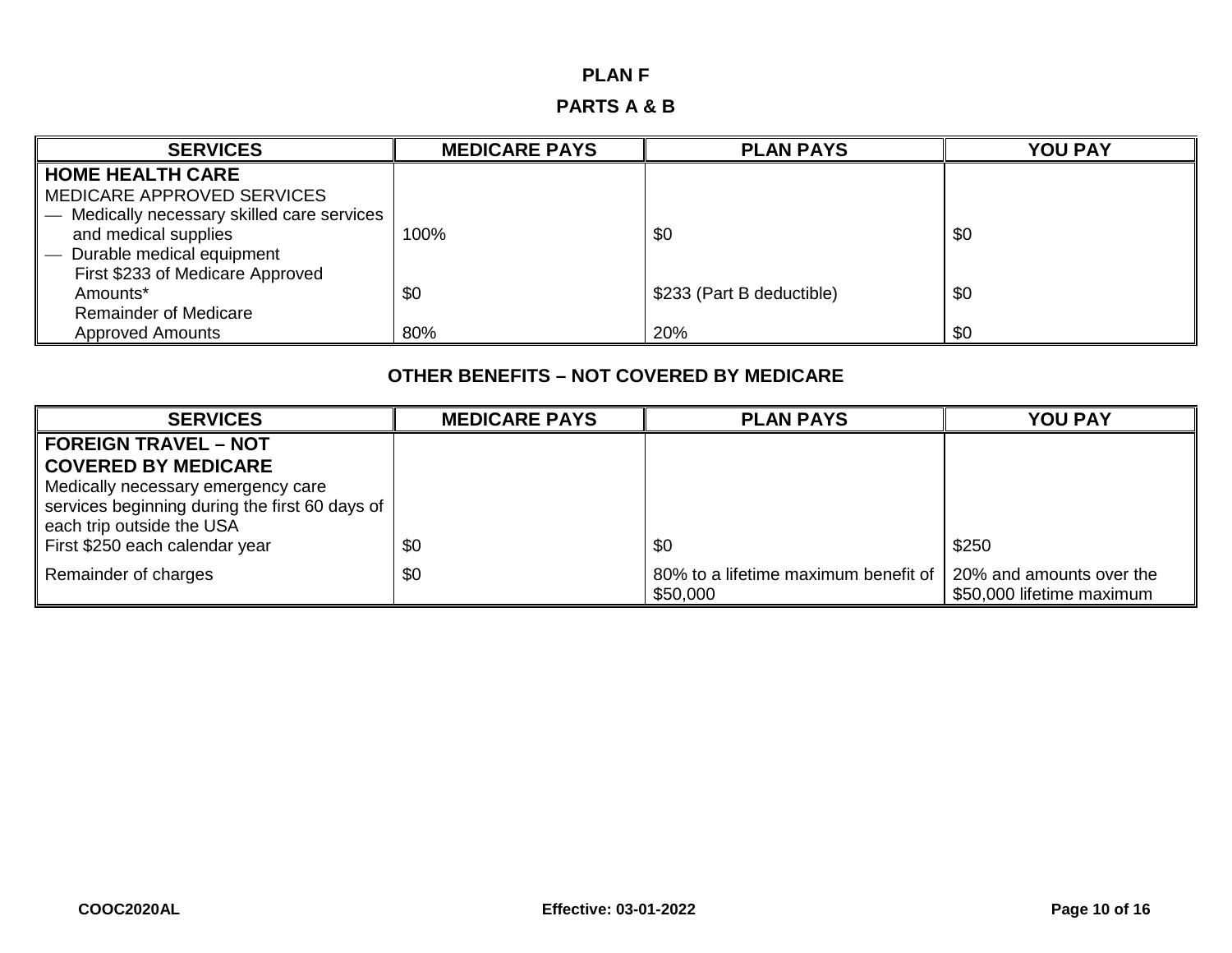#### **PLAN G**

## **MEDICARE (PART A) – HOSPITAL SERVICES – PER BENEFIT PERIOD**

\*A benefit period begins on the first day you receive service as an inpatient in a hospital and ends after you have been out of the hospital and have not received skilled care in any other facility for 60 days in a row.

| <b>SERVICES</b>                                                                                                                                                                                                                                                                                                                     | <b>MEDICARE PAYS</b>                                                                              | <b>PLAN PAYS</b>                   | <b>YOU PAY</b>          |
|-------------------------------------------------------------------------------------------------------------------------------------------------------------------------------------------------------------------------------------------------------------------------------------------------------------------------------------|---------------------------------------------------------------------------------------------------|------------------------------------|-------------------------|
| <b>HOSPITALIZATION*</b><br>Semiprivate room and board, general<br>nursing and miscellaneous services and<br>supplies                                                                                                                                                                                                                |                                                                                                   |                                    |                         |
| First 60 days                                                                                                                                                                                                                                                                                                                       | All but \$1556                                                                                    | \$1556 (Part A deductible)         | \$0                     |
| 61 <sup>st</sup> thru 90 <sup>th</sup> day<br>91 <sup>st</sup> day and after:                                                                                                                                                                                                                                                       | All but \$389 a day                                                                               | \$389 a day                        | \$0                     |
| - While using 60 lifetime reserve days<br>Once lifetime reserve days are used:                                                                                                                                                                                                                                                      | All but \$778 a day                                                                               | \$778 a day                        | \$0                     |
| - Additional 365 days                                                                                                                                                                                                                                                                                                               | \$0                                                                                               | 100% of Medicare eligible expenses | $$0**$$                 |
| Beyond the additional 365 days                                                                                                                                                                                                                                                                                                      | \$0                                                                                               | \$0                                | All costs               |
| <b>SKILLED NURSING FACILITY CARE*</b><br>You must meet Medicare's requirements,<br>including having been in a hospital for at<br>least 3 days and entered a Medicare-<br>approved facility within 30 days after<br>leaving the hospital<br>First 20 days<br>$21^{st}$ thru 100 <sup>th</sup> day<br>101 <sup>st</sup> day and after | All approved amounts<br>All but \$194.50 a day<br>\$0                                             | \$0<br>Up to \$194.50 a day<br>\$0 | \$0<br>\$0<br>All costs |
| <b>BLOOD</b><br>First 3 pints<br><b>Additional amounts</b>                                                                                                                                                                                                                                                                          | \$0<br>100%                                                                                       | 3 pints<br>\$0                     | \$0<br>\$0              |
| <b>HOSPICE CARE</b><br>You must meet Medicare's requirements,<br>including a doctor's certification of terminal<br>illness.                                                                                                                                                                                                         | All but very limited copayment/<br>coinsurance for outpatient<br>drugs and inpatient respite care | Medicare<br>copayment/coinsurance  | \$0                     |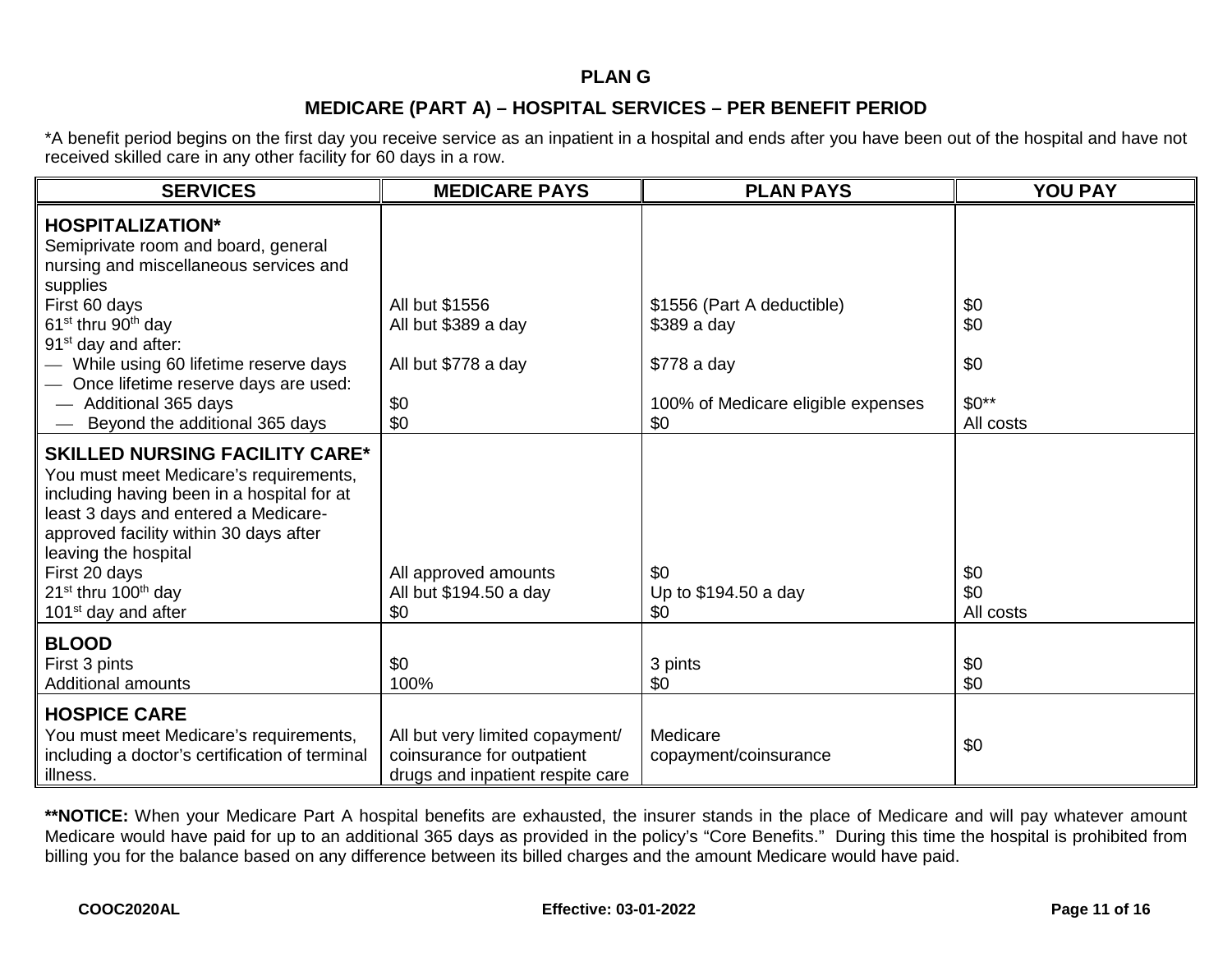## **PLAN G**

# **MEDICARE (PART B) – MEDICAL SERVICES-PER – CALENDAR YEAR**

\*Once you have been billed \$233 of Medicare-approved amounts for covered services (which are noted with an asterisk), your Part B deductible will have been met for the calendar year.

| <b>SERVICES</b>                              | <b>MEDICARE PAYS</b> | <b>PLAN PAYS</b> | <b>YOU PAY</b>            |
|----------------------------------------------|----------------------|------------------|---------------------------|
| <b>MEDICAL EXPENSES -</b>                    |                      |                  |                           |
| IN OR OUT OF THE HOSPITAL AND                |                      |                  |                           |
| OUTPATIENT HOSPITAL TREATMENT,               |                      |                  |                           |
| such as Physician's services, inpatient and  |                      |                  |                           |
| outpatient medical and surgical services and |                      |                  |                           |
| supplies, physical and speech therapy,       |                      |                  |                           |
| diagnostic tests, durable medical equipment, |                      |                  |                           |
| First \$233 of Medicare                      |                      |                  |                           |
| Approved Amounts*                            | \$0                  | \$0              | \$233 (Part B deductible) |
| <b>Remainder of Medicare</b>                 |                      |                  |                           |
| <b>Approved Amounts</b>                      | Generally 80%        | Generally 20%    | \$0                       |
| <b>PART B EXCESS CHARGES (Above</b>          |                      |                  |                           |
| Medicare Approved Amounts)                   | \$0                  | 100%             | \$0                       |
| <b>BLOOD</b>                                 |                      |                  |                           |
| First 3 pints                                | \$0                  | All costs        | \$0                       |
| Next \$233 of Medicare Approved Amounts*     | \$0                  | \$0              | \$233 (Part B deductible) |
| Remainder of Medicare Approved Amounts       | 80%                  | 20%              | \$0                       |
| <b>CLINICAL LABORATORY SERVICES -</b>        |                      |                  |                           |
| <b>TESTS FOR DIAGNOSTIC SERVICES</b>         | 100%                 | \$0              | \$0                       |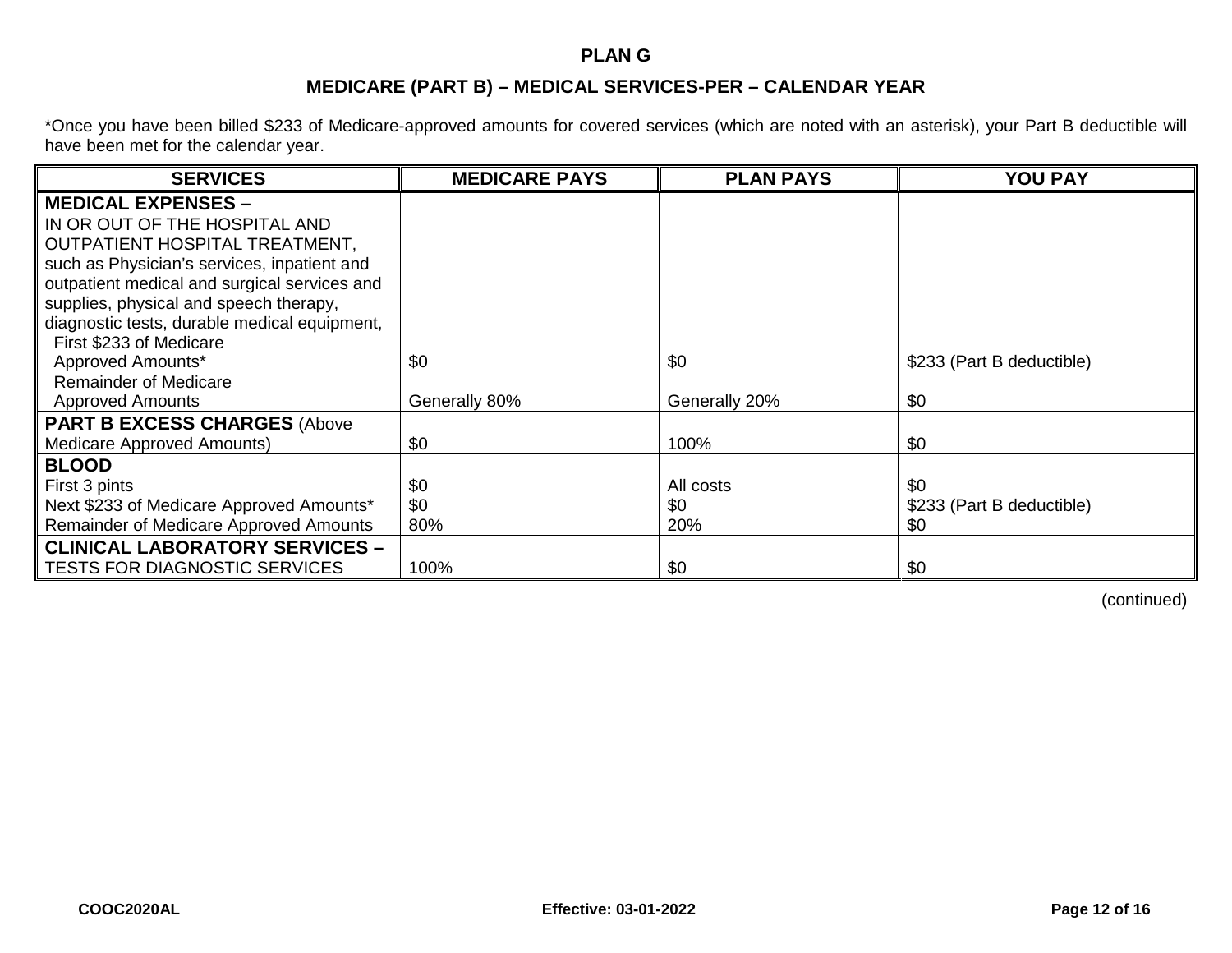# **PLAN G**

# **PARTS A & B**

| <b>SERVICES</b>                  | <b>MEDICARE PAYS</b> | <b>PLAN PAYS</b> | <b>YOU PAY</b>            |
|----------------------------------|----------------------|------------------|---------------------------|
| <b>HOME HEALTH CARE</b>          |                      |                  |                           |
| MEDICARE APPROVED SERVICES       |                      |                  |                           |
| Medically necessary skilled care |                      |                  |                           |
| services and medical supplies    | 100%                 | \$0              | \$0                       |
| Durable medical equipment        |                      |                  |                           |
| First \$233 of Medicare Approved |                      |                  |                           |
| Amounts*                         | \$0                  | \$0              | \$233 (Part B deductible) |
| <b>Remainder of Medicare</b>     |                      |                  |                           |
| <b>Approved Amounts</b>          | 80%                  | 20%              | \$0                       |

| <b>SERVICES</b>                                                                                                                         | <b>MEDICARE PAYS</b> | <b>PLAN PAYS</b>                                  | <b>YOU PAY</b>                                        |
|-----------------------------------------------------------------------------------------------------------------------------------------|----------------------|---------------------------------------------------|-------------------------------------------------------|
| <b>FOREIGN TRAVEL – NOT COVERED</b>                                                                                                     |                      |                                                   |                                                       |
| <b>BY MEDICARE</b><br>Medically necessary emergency care<br>services beginning during the first 60 days<br>of each trip outside the USA |                      |                                                   |                                                       |
| First \$250 each calendar year                                                                                                          | \$0                  | \$0                                               | \$250                                                 |
| <b>Remainder of Charges</b>                                                                                                             | \$0                  | 80% to a lifetime maximum<br>benefit of \$50,000. | 20% and amounts over the \$50,000<br>lifetime maximum |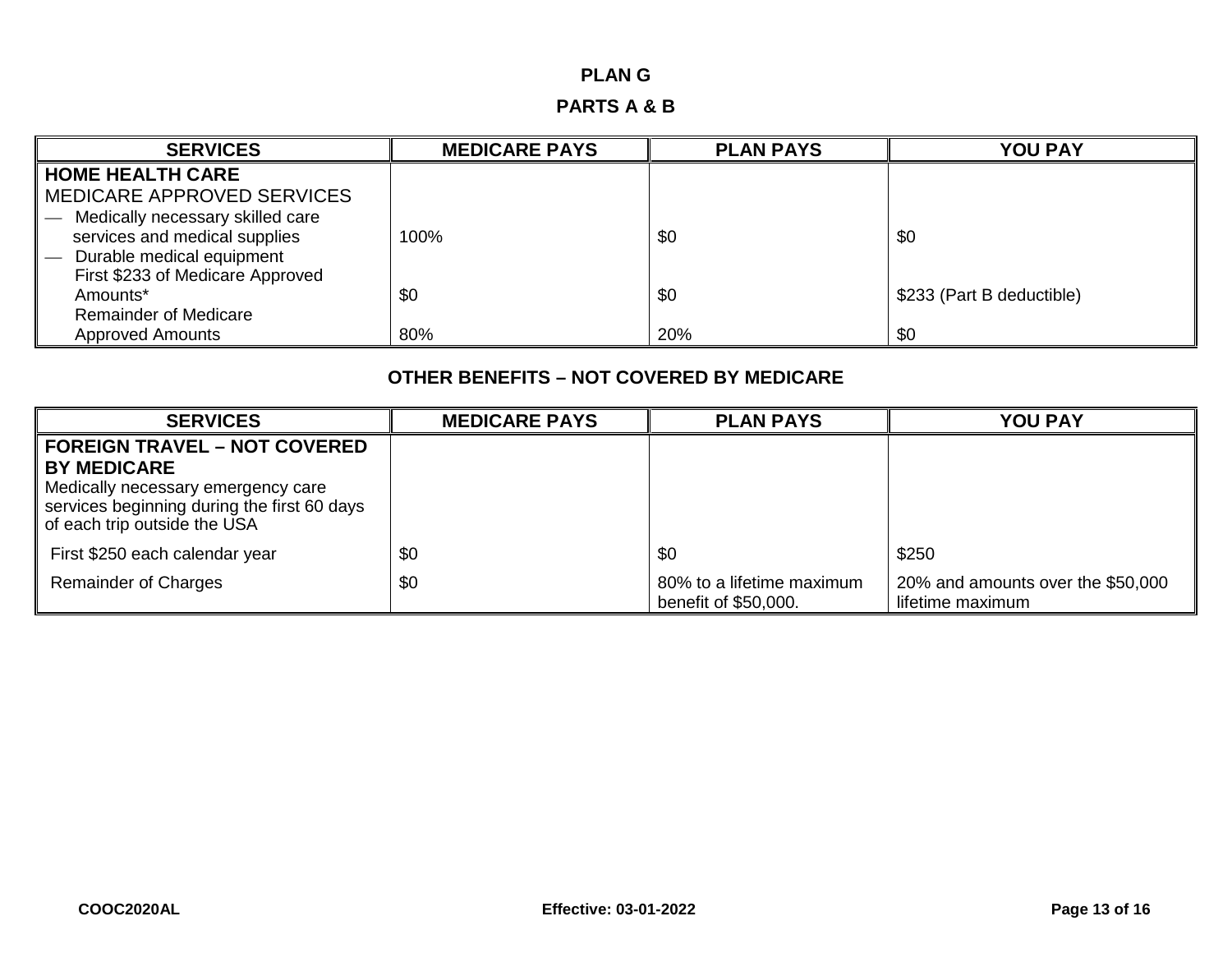#### **PLAN N**

# **MEDICARE (PART A) – HOSPITAL SERVICES – PER BENEFIT PERIOD**

\*A benefit period begins on the first day you receive service as an inpatient in a hospital and ends after you have been out of the hospital and have not received skilled care in any other facility for 60 days in a row.

| <b>SERVICES</b>                                                                                                                                                                                                                                                                                                                            | <b>MEDICARE PAYS</b>                                                                              | <b>PLAN PAYS</b>                                         | <b>YOU PAY</b>          |
|--------------------------------------------------------------------------------------------------------------------------------------------------------------------------------------------------------------------------------------------------------------------------------------------------------------------------------------------|---------------------------------------------------------------------------------------------------|----------------------------------------------------------|-------------------------|
| <b>HOSPITALIZATION*</b><br>Semiprivate room and board, general<br>nursing and miscellaneous services and<br>supplies<br>First 60 days<br>61 <sup>st</sup> thru 90 <sup>th</sup> day<br>91 <sup>st</sup> day and after:<br>- While using 60 lifetime reserve days                                                                           | All but \$1556<br>All but \$389 a day<br>All but \$778 a day                                      | \$1556 (Part A deductible)<br>\$389 a day<br>\$778 a day | \$0<br>\$0<br>\$0       |
| Once lifetime reserve days are used:<br>- Additional 365 days<br>Beyond the additional 365 days                                                                                                                                                                                                                                            | \$0<br>\$0                                                                                        | 100% of Medicare eligible expenses<br>\$0                | $$0**$<br>All costs     |
| <b>SKILLED NURSING FACILITY CARE*</b><br>You must meet Medicare's requirements,<br>including having been in a hospital for at<br>least 3 days and entered a Medicare-<br>approved facility within 30 days after<br>leaving the hospital<br>First 20 days<br>21 <sup>st</sup> thru 100 <sup>th</sup> day<br>101 <sup>st</sup> day and after | All approved amounts<br>All but \$194.50 a day<br>\$0                                             | \$0<br>Up to \$194.50 a day<br>\$0                       | \$0<br>\$0<br>All costs |
| <b>BLOOD</b><br>First 3 pints<br><b>Additional amounts</b>                                                                                                                                                                                                                                                                                 | \$0<br>100%                                                                                       | 3 pints<br>\$0                                           | \$0<br>\$0              |
| <b>HOSPICE CARE</b><br>You must meet Medicare's requirements,<br>including a doctor's certification of terminal<br>illness.                                                                                                                                                                                                                | All but very limited copayment/<br>coinsurance for outpatient<br>drugs and inpatient respite care | Medicare<br>copayment/coinsurance                        | \$0                     |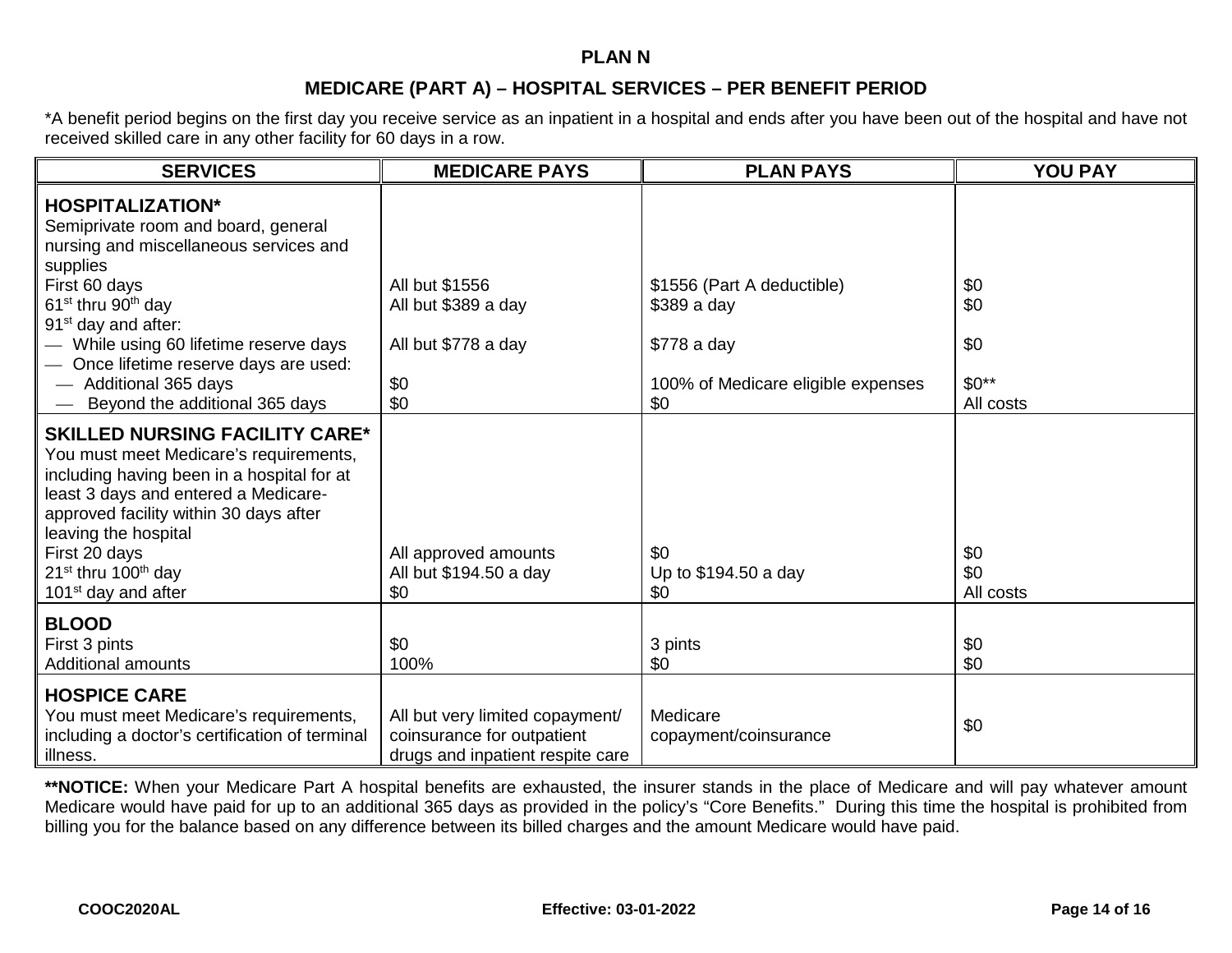# **PLAN N**

# **MEDICARE (PART B) – MEDICAL SERVICES – PER CALENDAR YEAR**

\*Once you have been billed \$233 of Medicare-approved amounts for covered services (which are noted with an asterisk), your Part B deductible will have been met for the calendar year.

| <b>SERVICES</b>                                                                                                                                                                                                                                                                              | <b>MEDICARE PAYS</b> | <b>PLAN PAYS</b>                                                                                                                                                                                                                                                   | <b>YOU PAY</b>                                                                                                                                                                                                                           |
|----------------------------------------------------------------------------------------------------------------------------------------------------------------------------------------------------------------------------------------------------------------------------------------------|----------------------|--------------------------------------------------------------------------------------------------------------------------------------------------------------------------------------------------------------------------------------------------------------------|------------------------------------------------------------------------------------------------------------------------------------------------------------------------------------------------------------------------------------------|
| <b>MEDICAL EXPENSES -</b><br>IN OR OUT OF THE HOSPITAL AND<br><b>OUTPATIENT HOSPITAL TREATMENT, such</b><br>as Physician's services, inpatient and<br>outpatient medical and surgical services and<br>supplies, physical and speech therapy,<br>diagnostic tests, durable medical equipment, |                      |                                                                                                                                                                                                                                                                    |                                                                                                                                                                                                                                          |
| First \$233 of Medicare<br>Approved Amounts*                                                                                                                                                                                                                                                 | \$0                  | \$0                                                                                                                                                                                                                                                                | \$233 (Part B deductible)                                                                                                                                                                                                                |
| <b>Remainder of Medicare</b><br><b>Approved Amounts</b>                                                                                                                                                                                                                                      | Generally 80%        | Balance, other than up to \$20<br>per office visit and up to \$50<br>per emergency room visit. The<br>copayment of up to \$50 is<br>waived if<br>the insured is<br>admitted to any hospital and<br>the emergency visit is covered<br>as a Medicare Part A expense. | Up to \$20 per office visit and up to<br>\$50 per emergency room visit. The<br>copayment of up to \$50 is waived if<br>the insured is admitted to any<br>hospital and the emergency visit is<br>covered as a Medicare Part A<br>expense. |
| <b>PART B EXCESS CHARGES</b>                                                                                                                                                                                                                                                                 |                      |                                                                                                                                                                                                                                                                    |                                                                                                                                                                                                                                          |
| (Above Medicare Approved Amounts)<br><b>BLOOD</b>                                                                                                                                                                                                                                            | \$0                  | \$0                                                                                                                                                                                                                                                                | All costs                                                                                                                                                                                                                                |
| First 3 pints<br>Next \$233 of Medicare Approved Amounts*<br>Remainder of Medicare Approved Amounts                                                                                                                                                                                          | \$0<br>\$0<br>80%    | All costs<br>\$0<br>20%                                                                                                                                                                                                                                            | \$0<br>\$233 (Part B deductible)<br>\$0                                                                                                                                                                                                  |
| <b>CLINICAL LABORATORY SERVICES -</b><br><b>TESTS FOR DIAGNOSTIC SERVICES</b>                                                                                                                                                                                                                | 100%                 | \$0                                                                                                                                                                                                                                                                | \$0                                                                                                                                                                                                                                      |